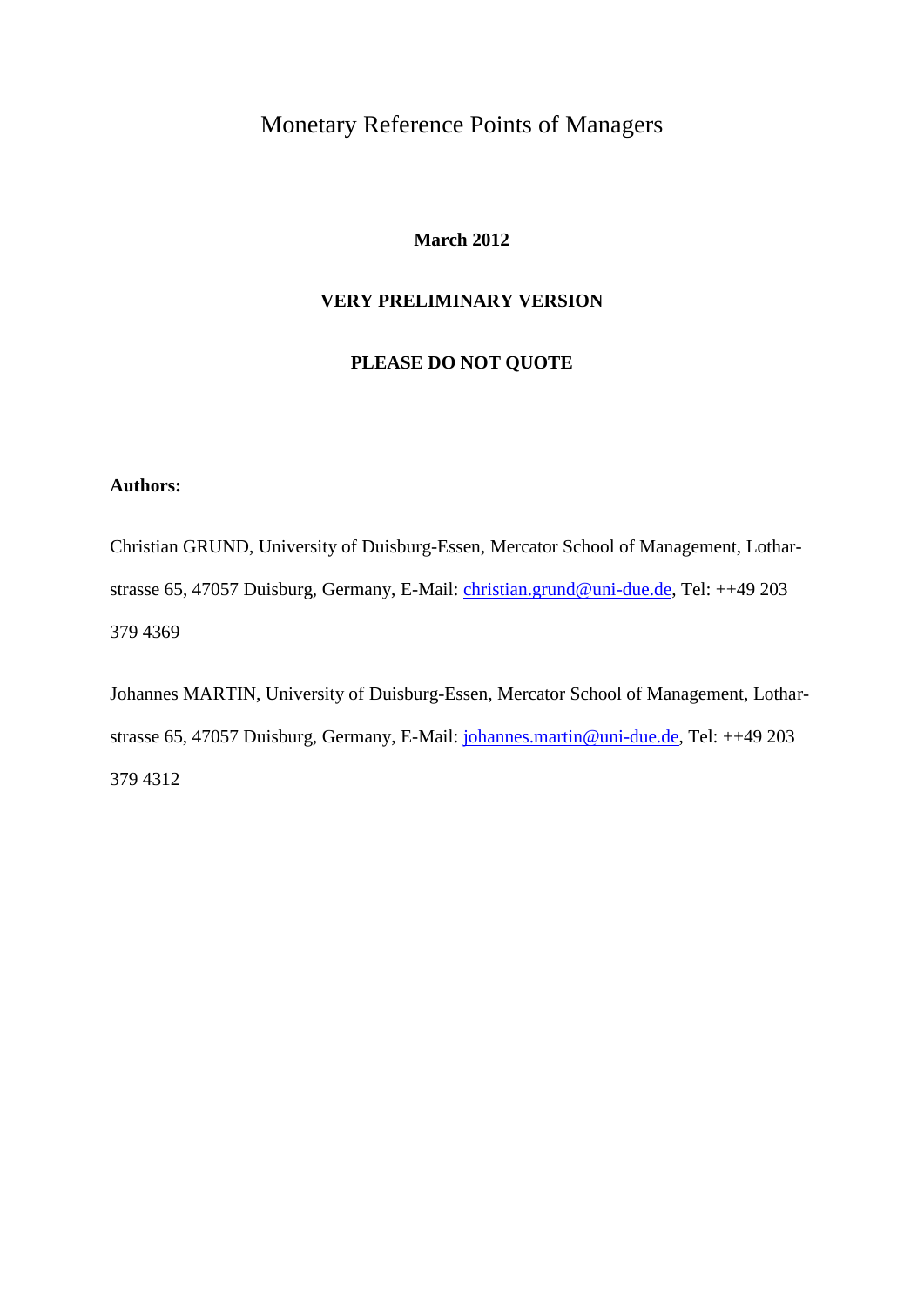## Monetary Reference Points of Managers

#### **Abstract**

We assemble two reference point based concepts of utility in our empirical study: the own status quo and social comparisons. We explore the relative relevance of these concepts for total compensation as well as for different parts of the compensation package of managers. Making use of a unique panel data set of managers of the German chemical sector, we find that social comparisons of compensation indeed affect reported job satisfaction. Managers compare their total compensation (and fixed salary) with others in the chemical sector and report lower satisfaction scores when they earn less than similar managers. There is less evidence for the relevance of status quo preferences.

**JEL-Codes:** M5, D03, J30, J28

**Keywords:** Compensation, Job satisfaction, Reference points, Social comparisons, Status quo preferences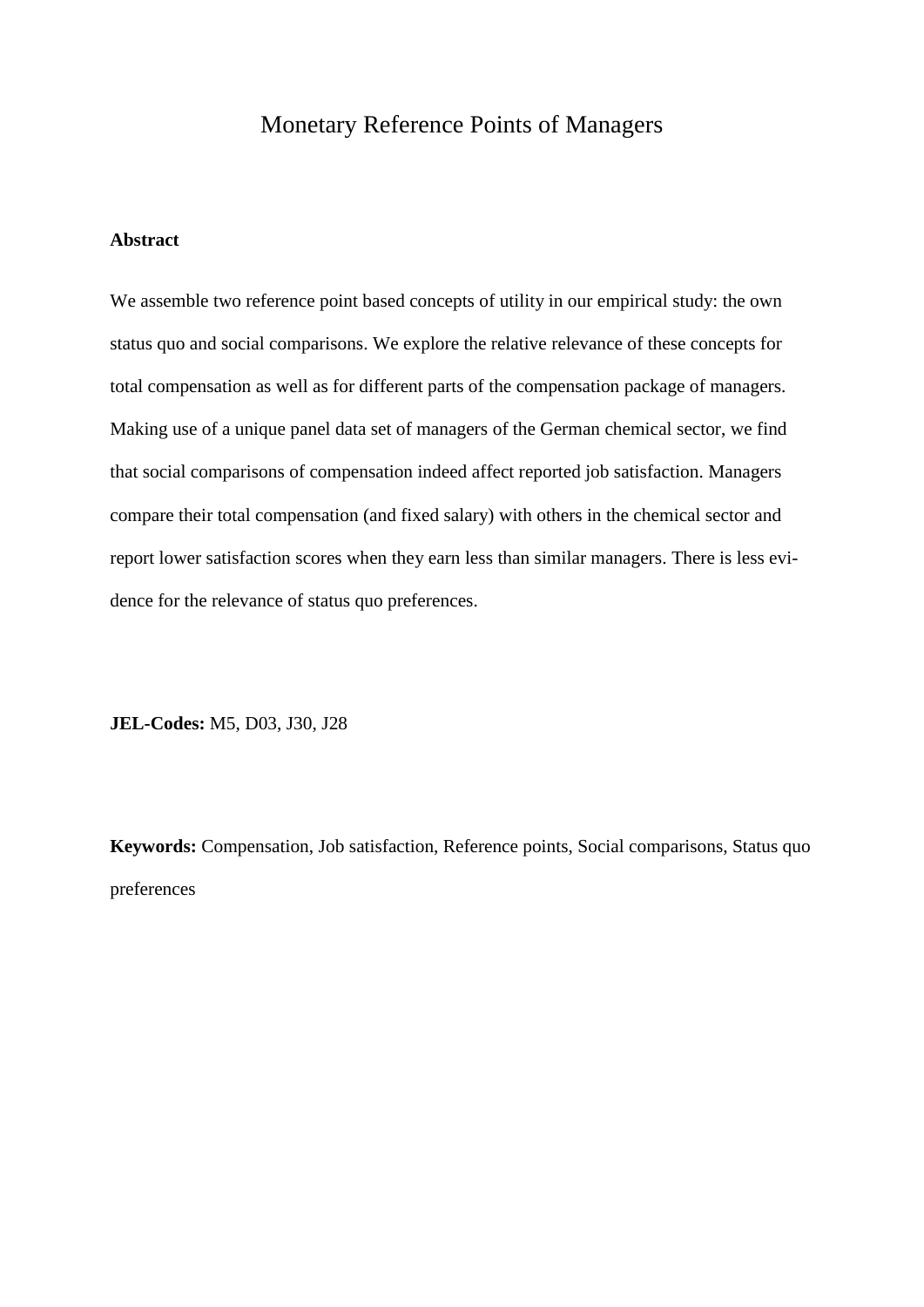### **1 Introduction**

It is now more and more established in (behavioral) personnel economics that in many situations individuals do not care exclusively for their own outcome, but also take certain reference points into account. These possible reference points include the own hitherto status quo or social comparisons with peers.

Income comparisons among employees played for a long time a minor role in the economic literature (see Drakopoulos (2011) for an overview over the history of earnings comparisons in economics). However, first theoretical foundations of the own hitherto status quo as reference point trace back to the contributions of Duesenberry (1949) and Markowitz (1952). They focused especially on consumption decisions. Prospect Theory (Kahneman & Tversky 1979, Tversky & Kahneman 1991) enhanced these approaches: Individuals evaluate a specific amount of money or other goods not only with respect to its absolute value, but also relative to a certain reference point. In this context, it is often assumed that negative deviations from this reference point lead to a higher increment of disutility than positive deviations in the same size lead to an increment of utility (loss aversion). Easterlin (1995, 2001) explains these status quo preferences with increased aspiration levels over time.

In the context of social comparisons, first theoretical considerations are the Social Comparison Theory of Festinger (1954) and the Equity Theory of Adams (1963). It is argued that individuals compare themselves with similar persons (neighbours or colleagues, for instance). These comparisons may then affect perceived utility and behaviour. Akerlof (1984) and Akerlof & Yellen (1990) apply these arguments to considerations in the economics literature and argue that effort choice in employment relationships depend on fairness considerations. Based on experimental evidence, Fehr & Schmidt (1999) as well as Bolton & Ockenfels (2000) offer specific utility functions, which take individuals' inequality aversion into account. In contrast,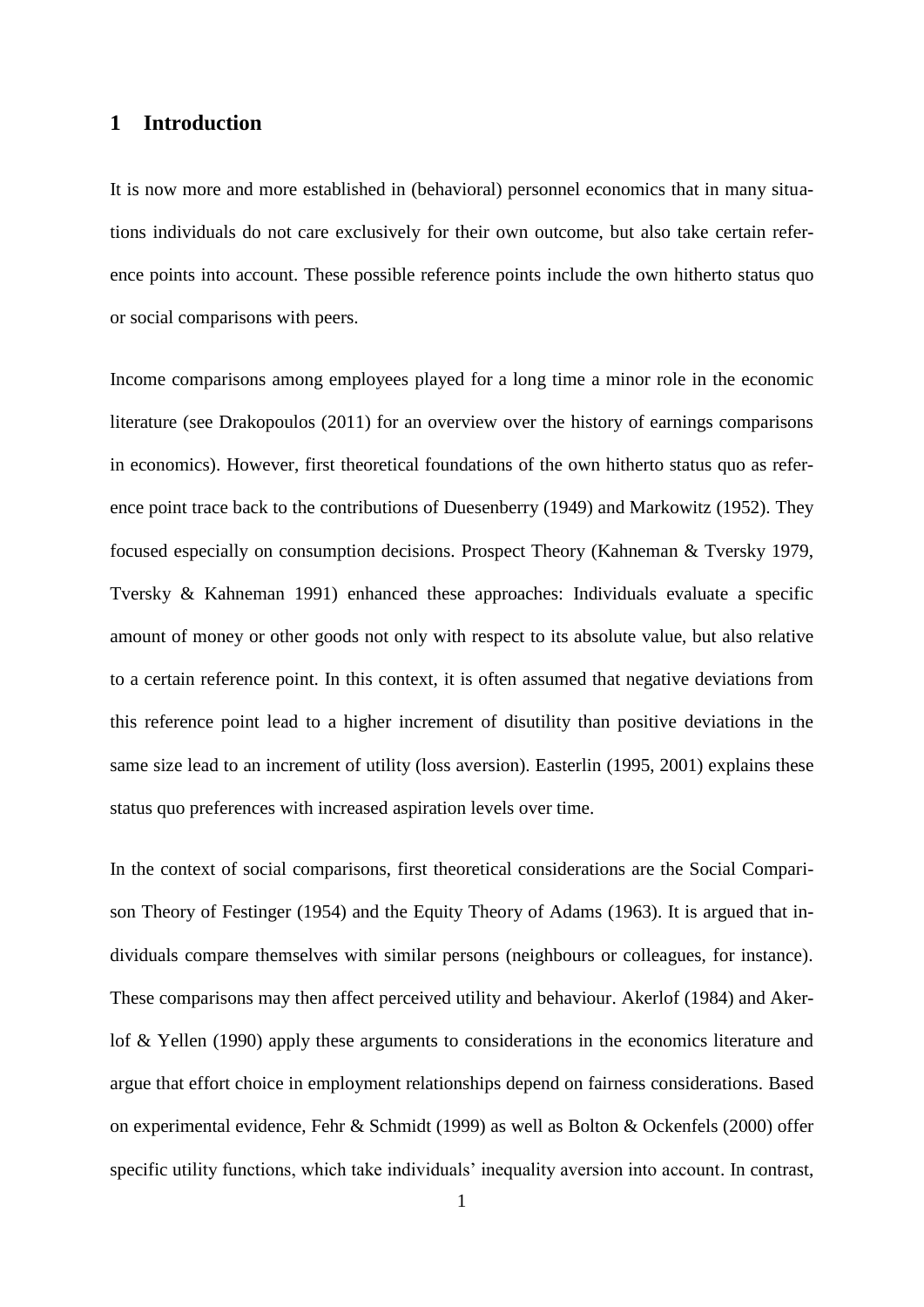Frank (1985) argues that individuals have certain status preferences perceiving a benefit from a higher status (with respect to wages, for instance) than comparable persons. Besides, Hirschman & Rothschild (1973) describes a tunnel effect, i.e. higher wages of reference persons could reflect a signal for future own wages.

If the two types of reference points matter, individuals acting in a role as an employee may then take their own wage of the previous period or the wage of other employees into consideration in order to evaluate their own current income.

Previous empirical contributions either focus on the status quo *or* social comparisons of individuals. Some papers examine the impact on human behaviour in terms of effort, performance or labour supply (e.g. Camerer et al. 1997, Farber 2005 and 2008, Mas 2006, Mas & Moretti 2009, Ockenfels et al. 2010). Other papers analyse more directly, whether monetary reference points affect subjective well-being or job satisfaction. Hereby, one strand of the literature gears to the previous status quo as possible reference point. Clark (1999) analyses employee data of two waves of the British Household Panel Survey (BHPS). In his cross-sectional investigation, he finds a strong positive correlation between the change in hourly pay and job satisfaction. Grund & Sliwka (2007) confirm this finding with panel data of 19 waves of the German Socio-Economic Panel (GSOEP). The results hold true for highly skilled white-collar workers in particular.

Other contributions analyse the relevance of social comparisons, i.e. the comparison with peers. The empirical strategy varies across studies. The seminal paper of Clark & Oswald (1996) makes use of the 1991 wave of the BHPS. In order to calculate the reference wage, they estimate a Mincer-type wage regression with a bunch of wage determinants and predict the expected wage for all individuals. Hence, the reference point indicates the wage an employee with given individual and firm characteristics can expect in the labor market on aver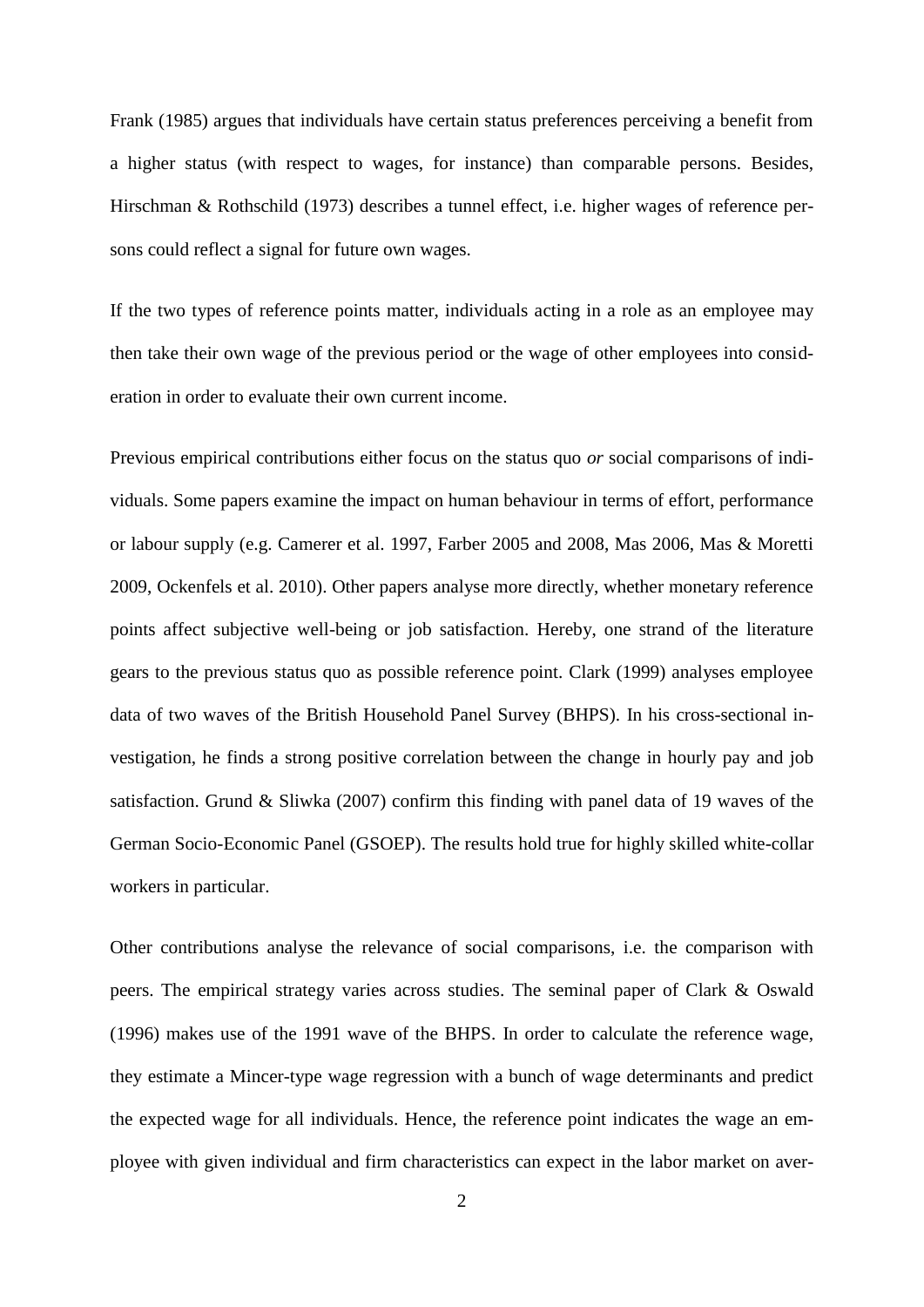age. They find a significantly negative correlation between job satisfaction and this reference point, given a certain own wage level. Ferrer-i-Carbonell (2005) defines the reference point as the average income of individuals living in the same region with the same education and the same age. She uses panel data of the German Socio Economic Panel (GSOEP) shows that the more individuals earn in comparison to their reference groups, the more satisfied they are. In addition, this effect is asymmetric, which means that individuals with an income below the reference point are more dissatisfied than individuals with an income above the reference point in the same amount are satisfied. Clark et al. (2009a) stick to income comparisons with the nearby neighbourhood. Using administrative data matched with eight waves of the Danish European Community Household Panel (ECHP), they find a positive effect of the richness of the neighbourhood on the economic satisfaction of individuals. However, the relative position within the neighbourhood is important too: The higher individuals are located in the income distribution, the more satisfied they are. FritzRoy et al. (2011) compare the relevance of social comparisons in Germany and in Great Britain using panel data of the GSOEP and the BHPS. They define the reference group as individuals with same age, education, gender and living in the same region. Interestingly, they find an age-dependent impact of the reference income for Germany: Whereas life satisfaction is negatively correlated with the average income of the comparison group for those over 45, this correlation is positive for those under 45. They interpret this finding as a confirmation of Hirschman´s tunnel effect that individuals interpret higher wages of peers as signals for possible own wages in the future. For Great Britain, the satisfaction effect of the reference income is negative for all age groups.

Some few studies analyse social comparisons on the level of firms. Brown et al. (2008) use data of the British Workplace Employee Relations Survey of 1998 and focus on employees. They operationalize monetary reference points by computing the individual wage rank within the firm. They find a highly significant and positive correlation of the wage rank with differ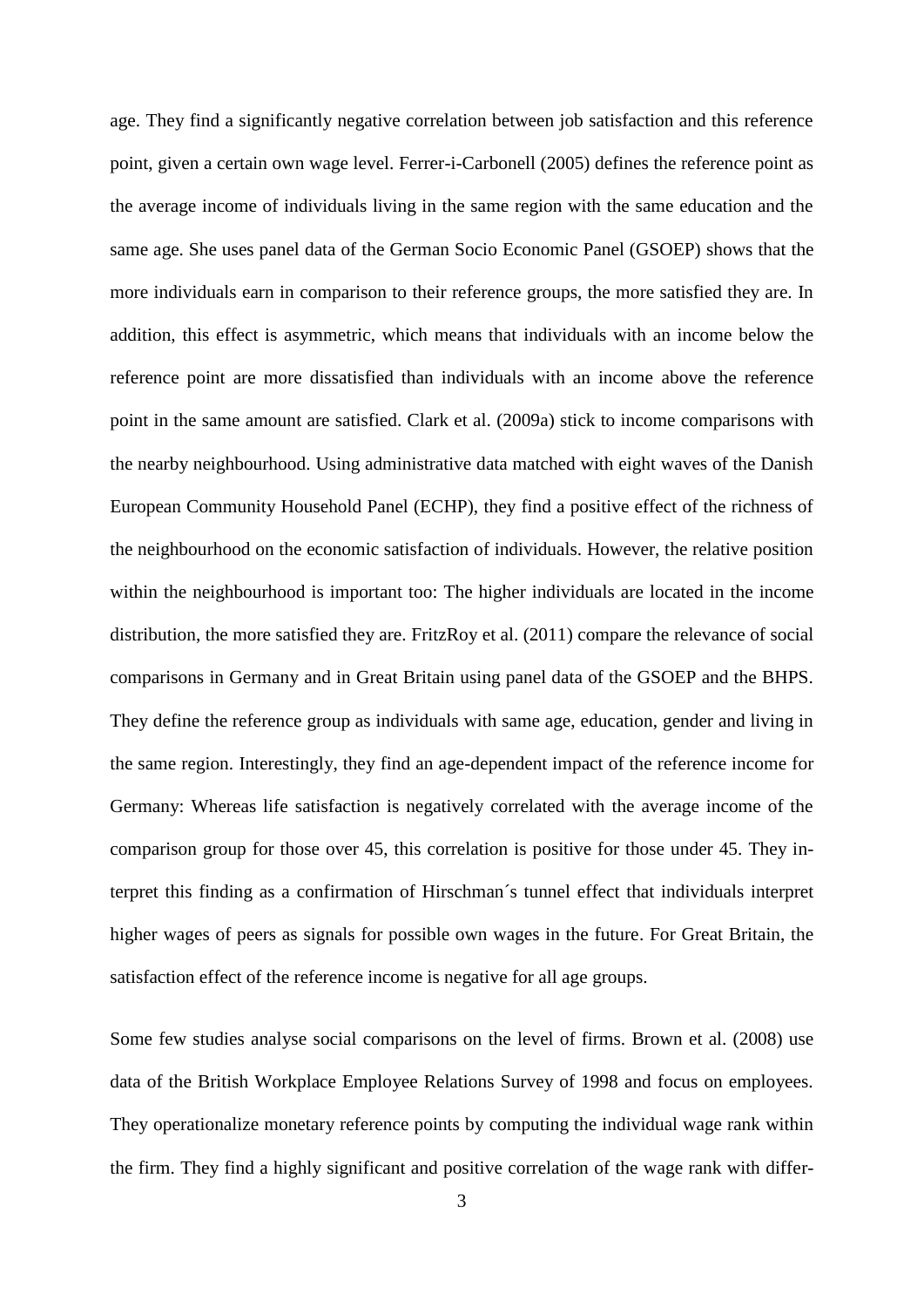ent measures of satisfaction. Moreover, the effect of the relative income position seems to be stronger as of the absolute pay itself. Clark et al. (2009b) match (as in Clark et. al (2009a), too) waves of the Danish ECHP with administrative data. The results show that own earnings matter for job satisfaction, but also average earnings within the establishment do: the higher the mean pay in their firm is, the more satisfied workers are. The authors argue in this context that the definition of the reference group is very important for the direction of the effect. When the wages of other could be my own future earnings (as with respect to wages of coworkers), than the effect is rather positive – wages exert a signal. However, when comparison earnings are not reachable for me, I interpret those as an indication of a higher social status of others and hence the effect should be negative. Card et al. (2010) conduct a field experiment with about 6,000 employees at the University of California. Within this experiment, a treatment group of employees gets information about a new website where wages of University employees are listed. Other employees in the control group are not informed. They find a clear result: The information of the treatment group exerts a negative effect on the satisfaction of individuals who are paid the median wage of their unit and occupation, i.e. workers with comparable tasks. There is no effect, however, for people who are paid over the median. One conclusion by the authors is that it could be better for employers to keep secrecy regarding the payments of their employees. The possibly closest contribution with respect to our data is Ockenfels et al. (2010). They compare executives of one multinational firm in two plants in Germany and the U.S. As they have information about the achievement of individual targets of the managers, they define the reference point as a bonus percentage of 100 percent. The bonus payment depends on how good managers have fulfilled their targets. Thereby, a value of 100 percent means that the manager fully meets the expectations of the supervisor. Furthermore, the bonus budget of supervisors is restricted which implies that they have to cut the payment of one or more managers if they want to pay other managers a higher bonus. In con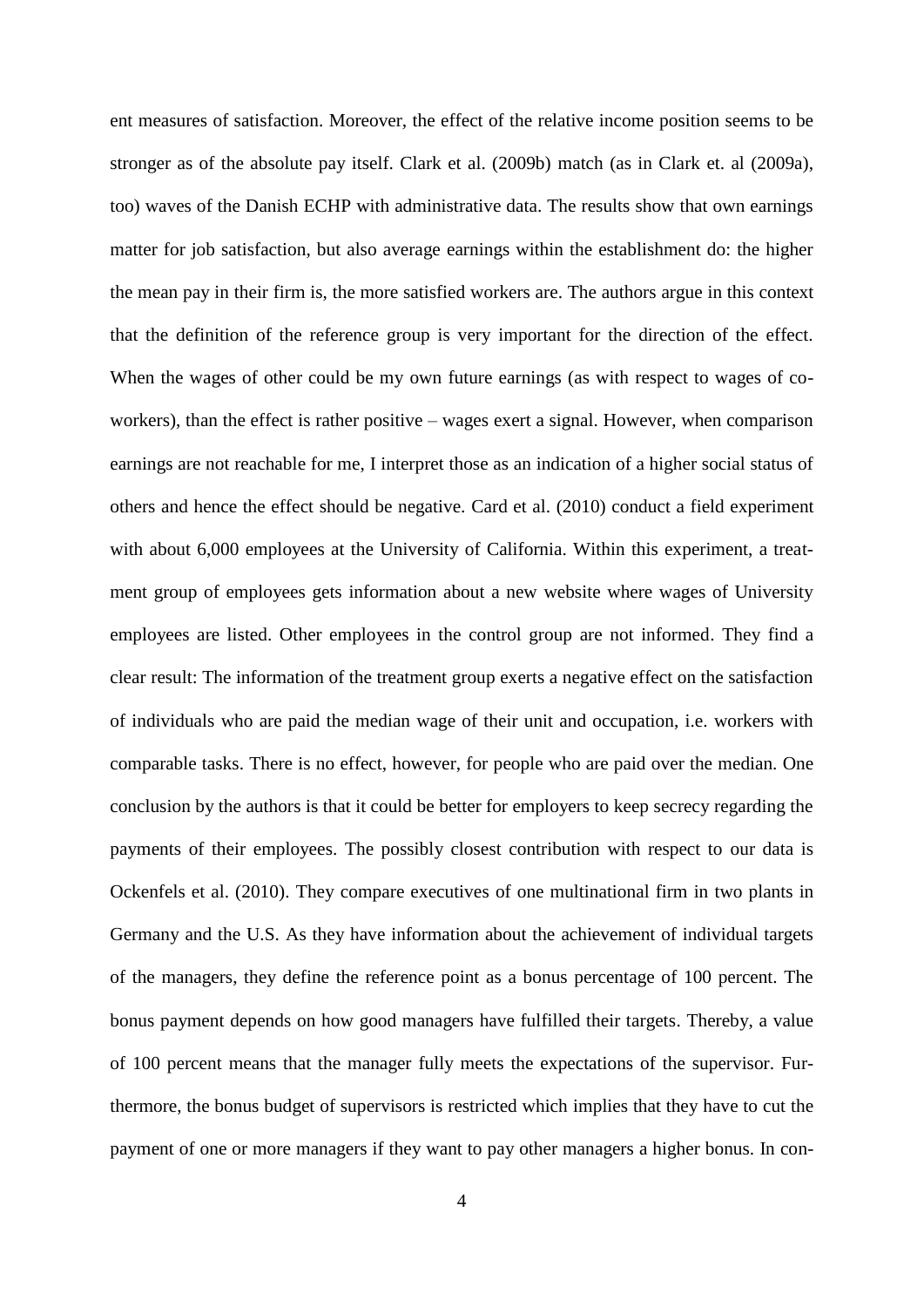sequence, bonus percentages under the reference point could be understood as negative reference point violations. In the German plant, job satisfaction of managers is significantly reduced if they fall below the reference point, but there is no effect on satisfaction of managers with bonus percentages over 100 percent. In the U.S., there is no significant effect. The authors explain this finding with the communication policy of the firm. American managers get no information about their bonus percentages, whereas German managers are fully informed. Hence, the results of this study suggest too that firms could be better off when keeping secrecy about earnings.

In conclusion, the results imply that individuals perceive a lower utility in most cases when their wage is below a certain social reference wage. But the effects of reference points depend on the selection of the reference person or group. However, all of these studies analyse one possible reference point (either the previous status quo or social comparisons) and one measure of monetary outcome (fixed salaries, bonus, total compensation) only. It is therefore not possible to evaluate the relative relevance of the two concepts up to now. In contrast to previous work that focused on one possible reference point, we assemble both concepts and explore their relative relevance. We address the following questions in particular:

(1) To what extent is job satisfaction affected by deviations from the hitherto compensation (status quo) and by differences from others´ compensation (social comparison)?

(2) Are there differences between wage components?

(3) Are there differences between comparisons on the firm level and on the industry level?

We make use of a unique panel dataset with rich information on income components, work situation and socio-demographics of managers of the German chemical sector. We measure the perceived utility from a job with the reported job satisfaction. In contrast to previous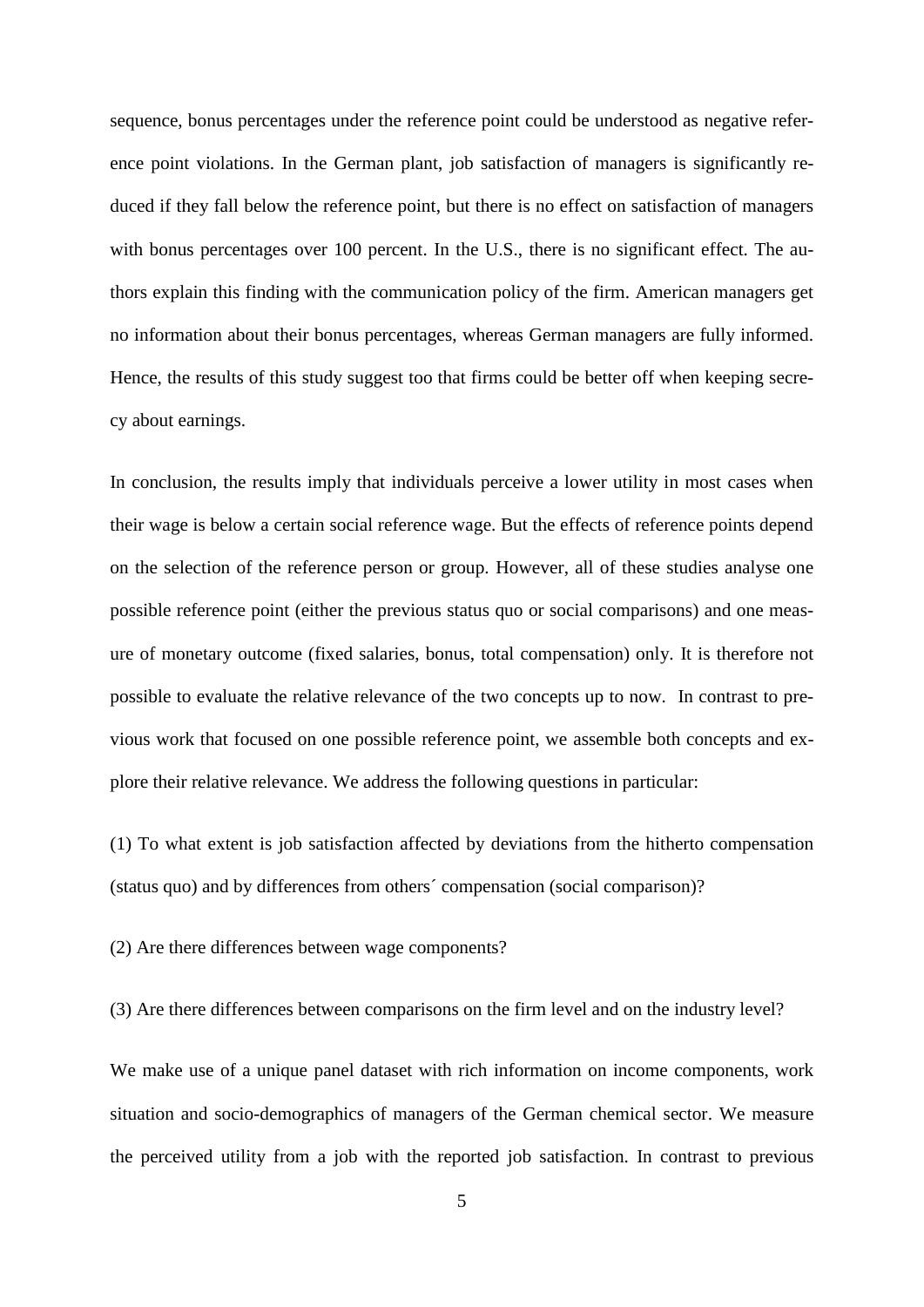work, we examine not only one but both of the two types of reference points. First, we have longitudinal information about the manager´s income so that we are able to investigate the relevance of possible *deviations of the hitherto status quo*. Second, the data includes information about the firm and the hierarchical level of the managers and, thus, allows us to define certain reference groups that managers could compare their income with. We hereby distinguish between the market and the firm level. Ex ante it is not clear, whether employees compare themselves with colleagues of the same firm or also with employees in similar jobs of other firms. Evidence may differ across wage components, too. We offer a separate examination for total compensation as well as for fixed salaries and bonus payments..

The remainder of the paper is structured as follows: In chapter 2, we describe our data and our variables. Afterwards, we present our empirical strategy and our results in chapter 3. Finally, chapter 4 discusses the results and concludes.

### **2 Data and Variables**

We can make use of a unique panel data set of highly qualified professionals and executives of the German chemical industry. We conduct a corresponding annual salary survey in collaboration with the German association of executive staff of the chemical industry (Verband angestellter Akademiker und leitender Angestellter der Chemischen Industrie e.V. (VAA)). According to VAA, our sample is representative for the respective employees of the chemical sector. Individuals are asked about their current job next to some demographics and their previous occupational career. In particular, we have detailed information on all components of their compensation such as fixed salaries and bonus payments as well as other integral parts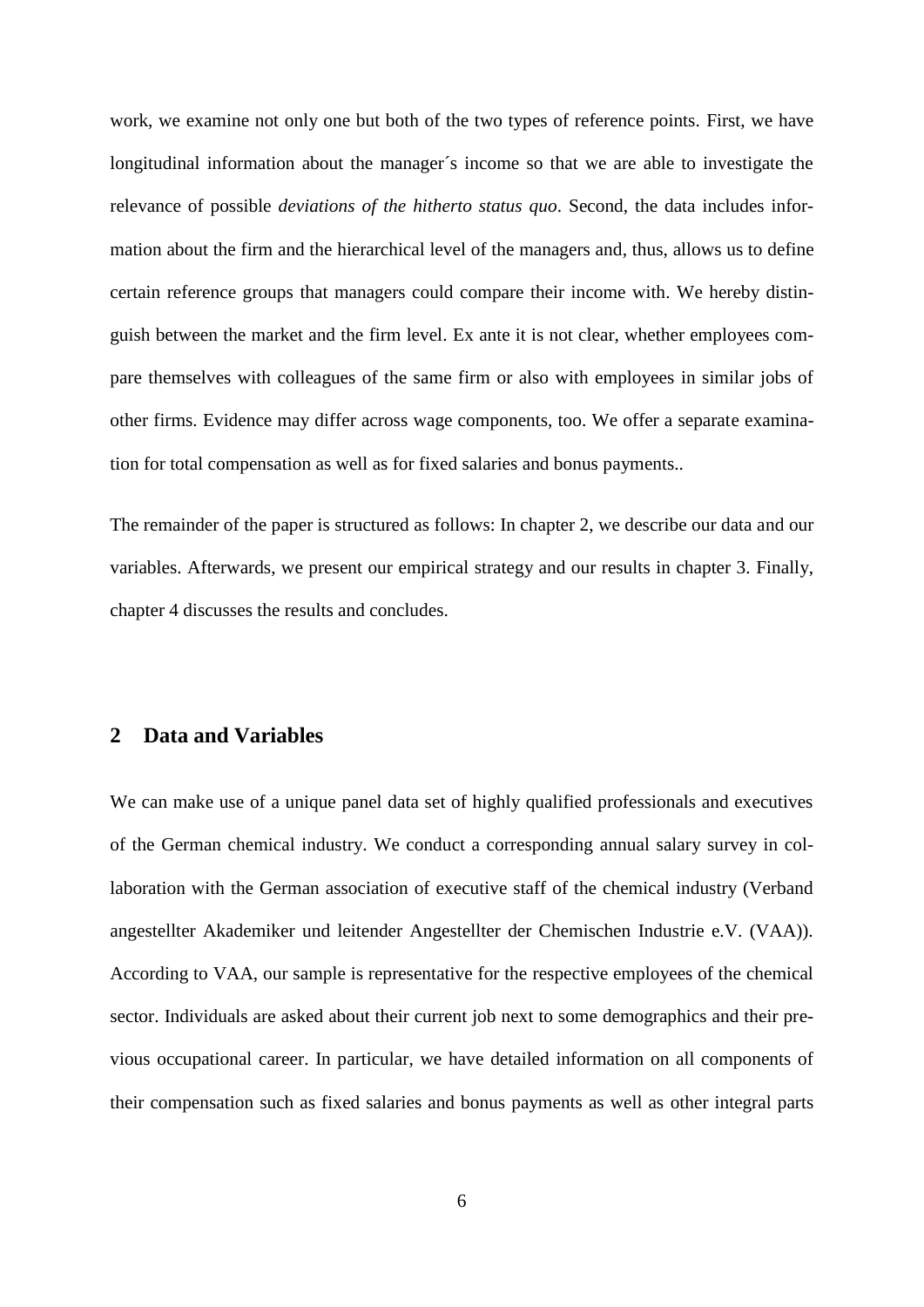such as exercised stock options, inventors' gratuities or jubilee payments. Grund & Kräkel (forthcoming) provide some more information of the data.

We can make use of the first three waves of this survey of the years 2009 to 2011. Compensation data are collected in retrospect so that the data cover the period from 2008 to 2010. We restrict our sample to fulltime employees in West German plants who have a university degree in natural science or engineering. The VAA negotiates an annual collective agreement with the employers concerning minimum wage levels and working conditions. This contract is only valid for such managers with a university degree in natural sciences and engineering, who account for 0.88 of our sample. Since we also want to address the role of certain wage components, fixed salary and bonus payments in particular, only employees with a bonus contract are considered. Due to these restrictions, we have got a sample size of 11.077 observations over the three year period. Each year we have information of about 3.700 managers. We can follow individuals over time and have got an unbalanced panel.

We explore the role of compensation for the perceived utility from work. We therefore use reported job satisfaction of managers as its proxy (see already Freeman (1978) for reasoning that job satisfaction is an economically highly relevant variable). General job satisfaction is surveyed with the question "How satisfied are you with your job?" on an 11-digit scale from 0 (totally unhappy) to 10 (totally happy). The average reported job satisfaction is 6.85 with the median and mode at 8 (Table 1 and Figure 1 in the Appendix). The distribution does not differ very much to the whole group of employees in Germany (see Grund & Sliwka 2007) for corresponding evidence).

We have detailed information on individuals' compensation. Bonus payments are prevalent for managers in the sector. Some employees also report other additional monetary parts of compensation such as exercised stock (options) or gratuities for inventions next to their fixed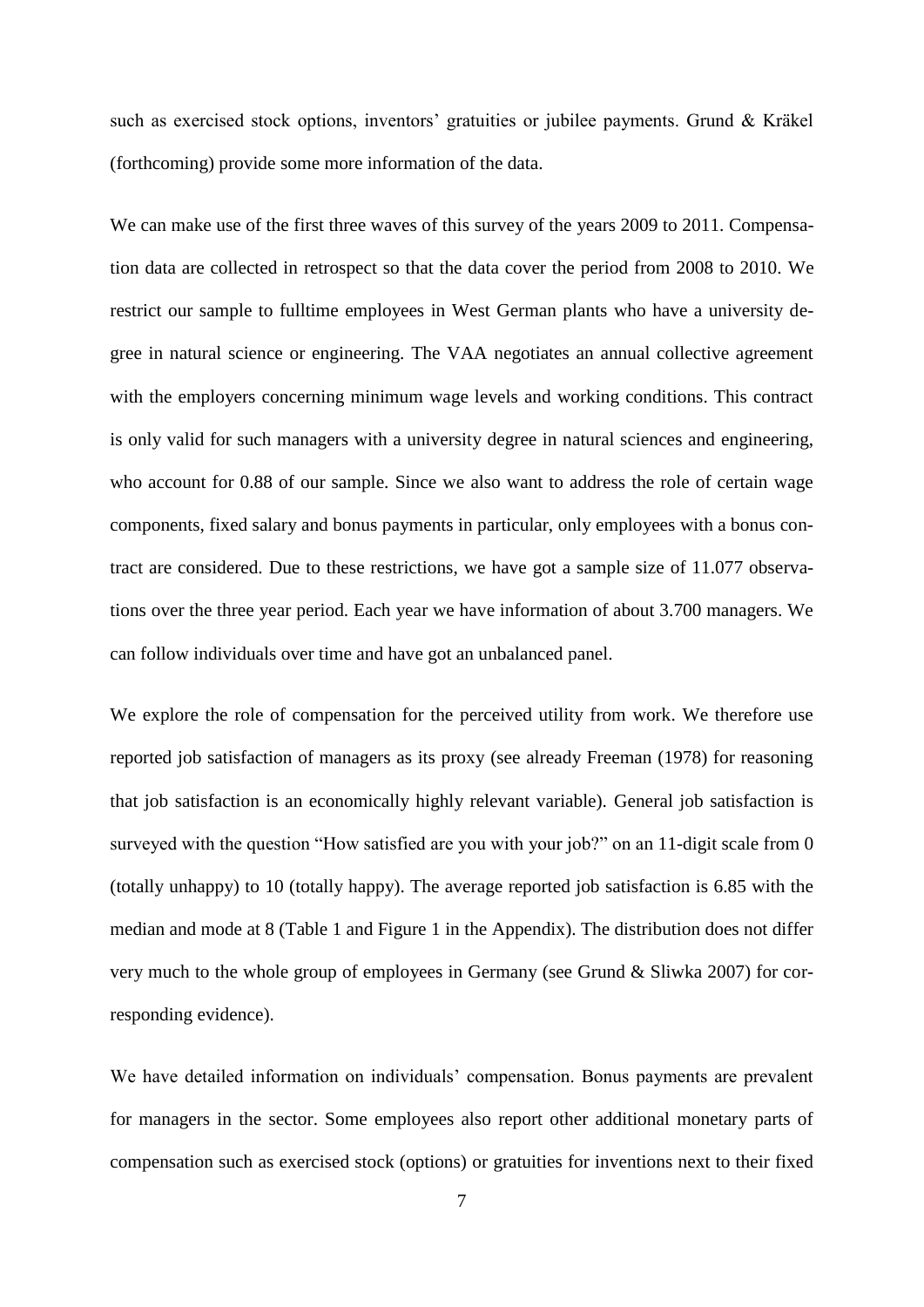salary. The average annual total compensation of the managers in our sample amounts to almost  $\in$  120.000. The main part (80 %) of compensation is assigned to fixed salaries and 15 % account for bonus payments (see Table 1). The observation period covers an economically successful year of the German chemical sector (2008) and the subsequent economic crisis. The fraction of bonus payments on total compensation in our sample decreases only slightly from 0.17 in the year 2008 to 0.14 in 2010, though.

We explore the role of monetary reference points next to the own compensation of the current period. We use reported compensation of the previous year as our measure for the hitherto status quo. Doing this, we lose a considerable number of observations (in particular those of the first wave of our panel). Additionally we compute social comparison wages by estimating Mincer type wage regressions and using the results for calculating predicted wages for individuals. A manager with certain characteristics – we control for the level of the hierarchy, work experience and firm size – earns on average the predicted wage. We compute these comparison wages at two levels of the analysis. First, we refer to the market level and use all observations of our sample. Second, we run the wage regressions on the firm level arguing that colleagues may be the relevant reference group. Doing this, we can only make use of firms with a considerable number of observations. We restrict our analysis to ten large firms. Some more detailed information on these reference wages are given at the corresponding subsections of the empirical investigation below.

We make use of a bunch of control variables in our regression analysis on job satisfaction of the following section. These control variables include socio-demographic characteristics such as sex, being in a relationship, having children and experience as well as job and firm level factors, which include the distance from home to the workplace (in km), tenure (in years),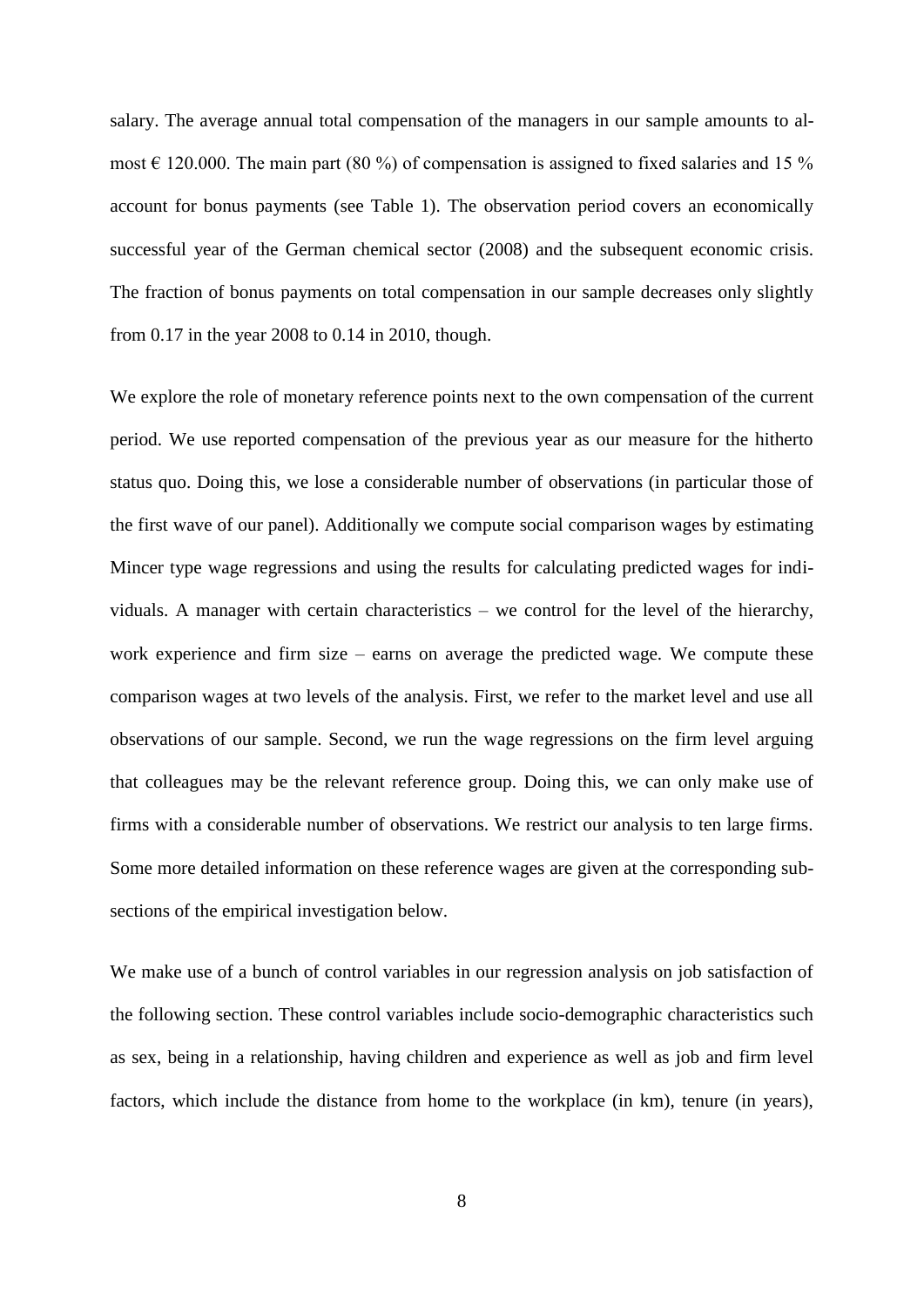firm size (8 dummies) and level of the hierarchy (4 dummies, with level 1 representing top management positions).

Table 1 about here

### **3 Empirical Strategy and Results**

#### **3.1 Status Quo Preferences**

We argued above that the salary or certain wage components of the previous year may act as reference points in the sense of a hitherto status quo. We will explore the role of fixed salary and bonus payments next to total monetary compensation. Then the actual salary and also deviations from the previous year may have an effect on job satisfaction (see Clark & Oswald 1996 as well as Grund & Sliwka 2007 for previous evidence).

Individual reported job satisfaction in the actual year acts as the dependent variable. Because of its ordinale scale, ordinal probit estimates would be one possibility. We stick to linear regressions so that the effect size of the results can be interpreted more easily. Job satisfaction is measured on an 11-digit scale so that there are not to few different values. We apply random effects models since we have only three years and an overlap of individuals from year to year of about 0.6. The qualitative results do not differ between linear and ordered probit model estimates. The wage of the current year (t) and the previous year (t-1) act as the decisive independent variables. In a first step, we only insert the wage of the current period (model (1) of Table 2). Indeed, we find a significant relation between the wage and job satisfaction. Because of the structure of our data, we lose a considerable number of observations by including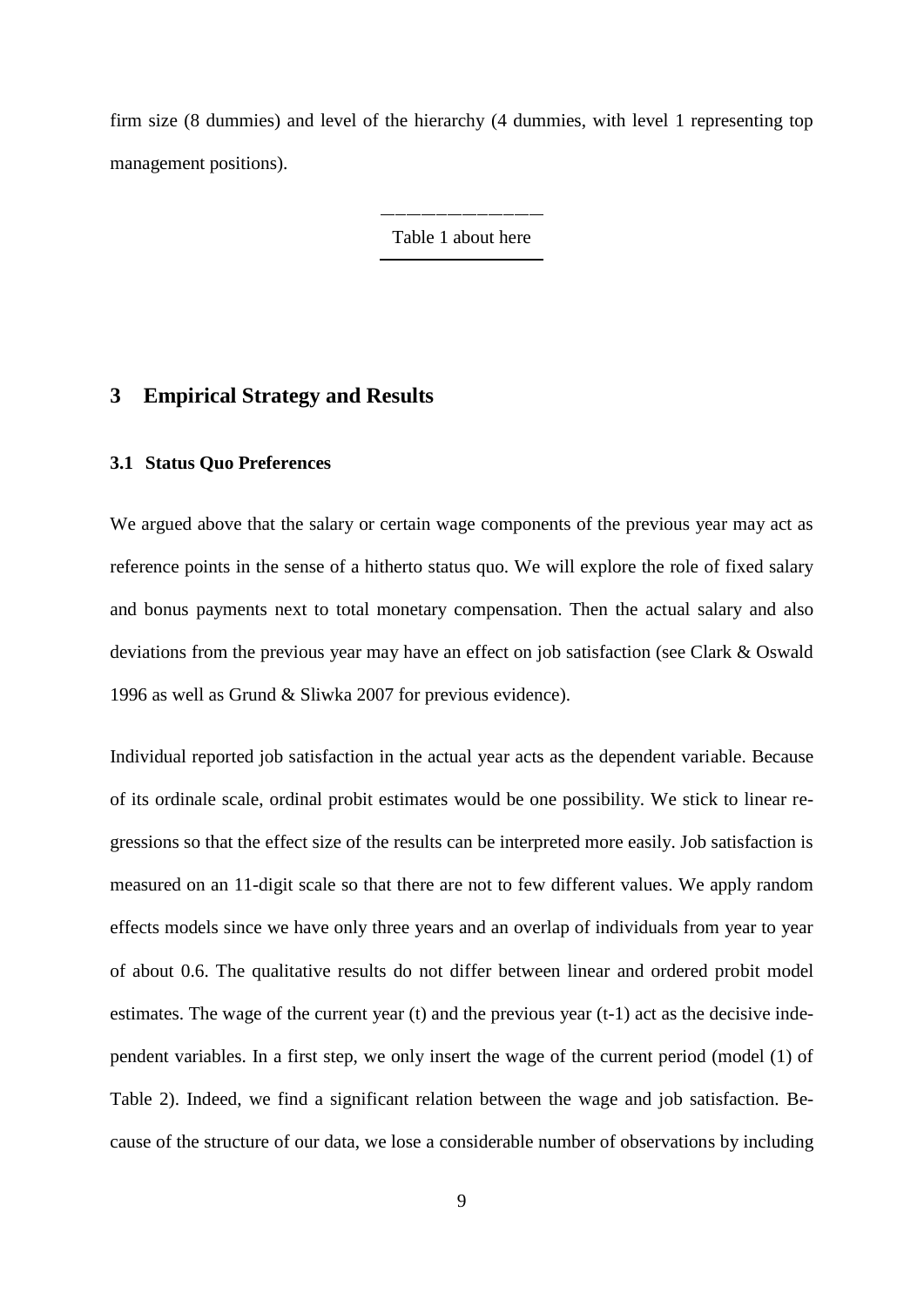the wage of the previous period. All observations of the first wave are dropped in particular. Model (2) of Table 2 is just a re-estimate of model (1) with the observations for which we have information for the wage of previous period. The sample size drops from about 11.000 to about 5.000. The results are robust with respect to this restriction. Models (3) and (4) show corresponding specifications with the fixed salary and the bonus payment instead of total compensation. Both are positively associated with job satisfaction. The size of the coefficients does not differ dramatically.

The results for the other independent (control) variables show that job satisfaction is positively related to firm size, being in a relationship and the level of the hierarchy, while it is negatively associated to the distance of the home to the workplace and experience.

Including the wage of the previous year, the following estimation applies:

$$
\text{Job satisfaction}_{t} = \alpha + \beta \cdot \text{wage}_{t} + \gamma \cdot \text{wage}_{t-1} + \delta' X + \varepsilon. \tag{1}
$$

The vector of the other independent variables is characterized by X. A simple transformation shows that the effect of wage increases is directly captured with this approach:

$$
JSt = \alpha + (\beta + \gamma) \cdot \text{wage}_{t} - \gamma \cdot (\text{wage}_{t} - \text{wage}_{t-1}) + \delta'X + \varepsilon.
$$
 (2)

Hence, evidence for status quo preferences would be revealed by a negative and significant estimate of *γ.* The results of estimations of equation (1) and (2) are equivalent in terms of the estimated coefficients  $\alpha$ ,  $\beta$ ,  $\gamma$ , and  $\delta$ . Model (5) shows that we do not find support status quo preferences concerning total compensation. The coefficient of the compensation of the previous year is not significant and its sign is positive instead of negative as expected. We do not find evidence with respect to changes in fixed salaries or bonus payments, either (model 6).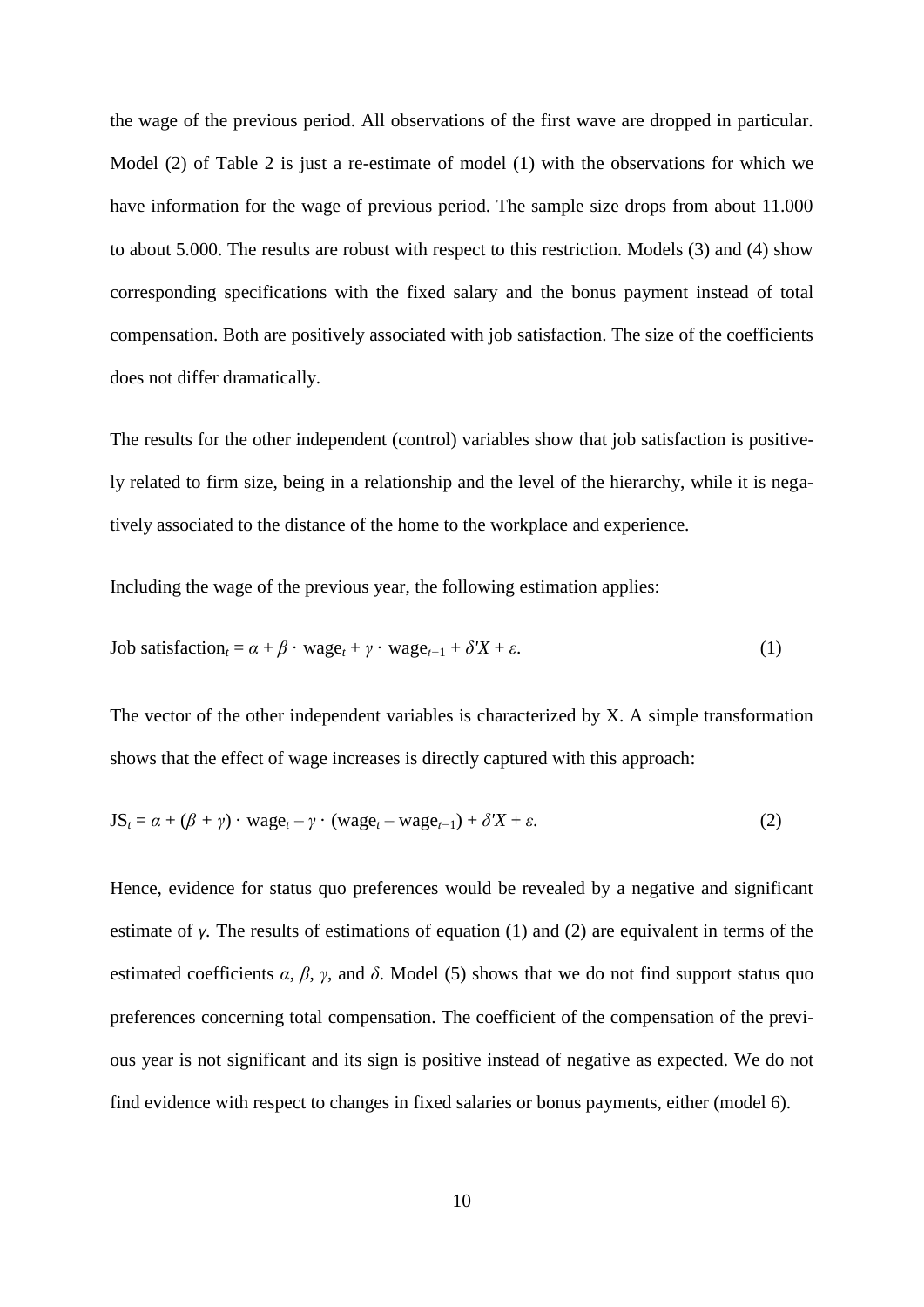## Table 2 about here

This approach is based on the assumption that the satisfaction effect of the previous status quo is equal for all managers, no matter whether they earn more or less than before. However, under the assumption of loss aversion, managers are supposed to evaluate wage decreases stronger than wage increases. Figure 2 illustrates this idea with two different curves. The dashed line represents the effect on job satisfaction in the absence of loss aversion which is the result of an estimation of equation (2). In contrast, the continuous curve with the kink in the origin stands for the situation under the assumption of loss aversion.

> Figure 2 about here

To test this approach econometrically, we extend equation (2):

 $JS_t = \alpha + \beta \cdot \text{wage}_t + \gamma \cdot (\text{wage}_t - \text{wage}_{t-1}) + \delta \cdot (\text{wage}_t - \text{wage}_{t-1}) \cdot \text{Decrease} + \eta'X + \varepsilon.$  (3)

*Decrease* represents a dummy which adopts the value 1 if the manager earns less than the year before. The evidence of loss aversion would be revealed by positive and significant coefficient  $\delta$ , which would indicate the steeper slope of the curve below the origin in Figure 2. Note that, due to the interaction term, the coefficients of this equation are no more identical to the coefficients of equations (1) and (2). Table 3 shows the results for total compensation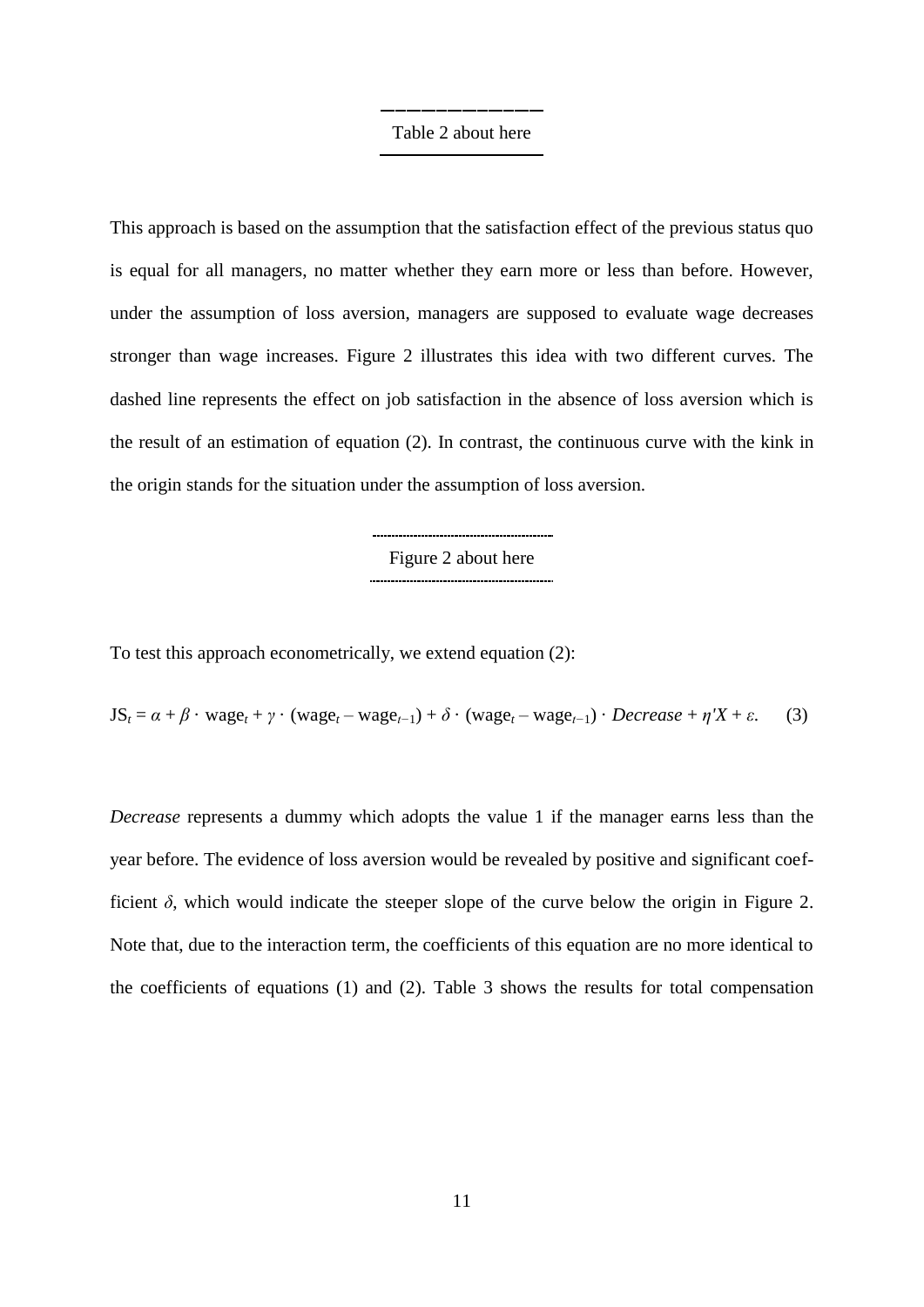(model 1) and fixed salaries and bonus payments (model 2). However, we do not find evidence for loss aversion, too.<sup>1</sup>

Table 3 about here

In the following subsection, we explore whether there is more evidence of the role of social comparisons for utility of work reported by job satisfaction.

#### **3.2 Social Comparisons and Job Satisfaction**

 $\overline{a}$ 

As mentioned above, we investigate the relevance of social comparisons on two different levels. On the one hand, managers may compare themselves with the whole labor market of the chemical industry. Wages within the sector are transparent to a certain extent, as the VAA publish an annual brochure including a bunch of analyses regarding the earnings of their members (based on the same dataset used in this paper). We think that managers have some possibilities to compare their wages with those of others. We operationalize the reference wage by the predicted wage managers would earn on average with their characteristics on the market. We estimate Mincer-type wage regressions for total compensation, fixed salary and bonus payments. As wages within the chemical industry differ considerably between the three years, we estimate separate cross-sectional OLS regressions by year. Within the estimation equation, we control for firm size, work experience and hierarchical level, as these are the

 $<sup>1</sup>$  However, there is a slightly significant and negative effect of the interaction term with respect to fixed salaries.</sup> In our data, only 7.5 percent of all managers suffer decreases in their fixed salaries from one year to another. These are mostly due to job or firm changes. Hence, the positive effect on job satisfaction is not supposed to be due to wage cuts, but rather because of positive developments in the work environment.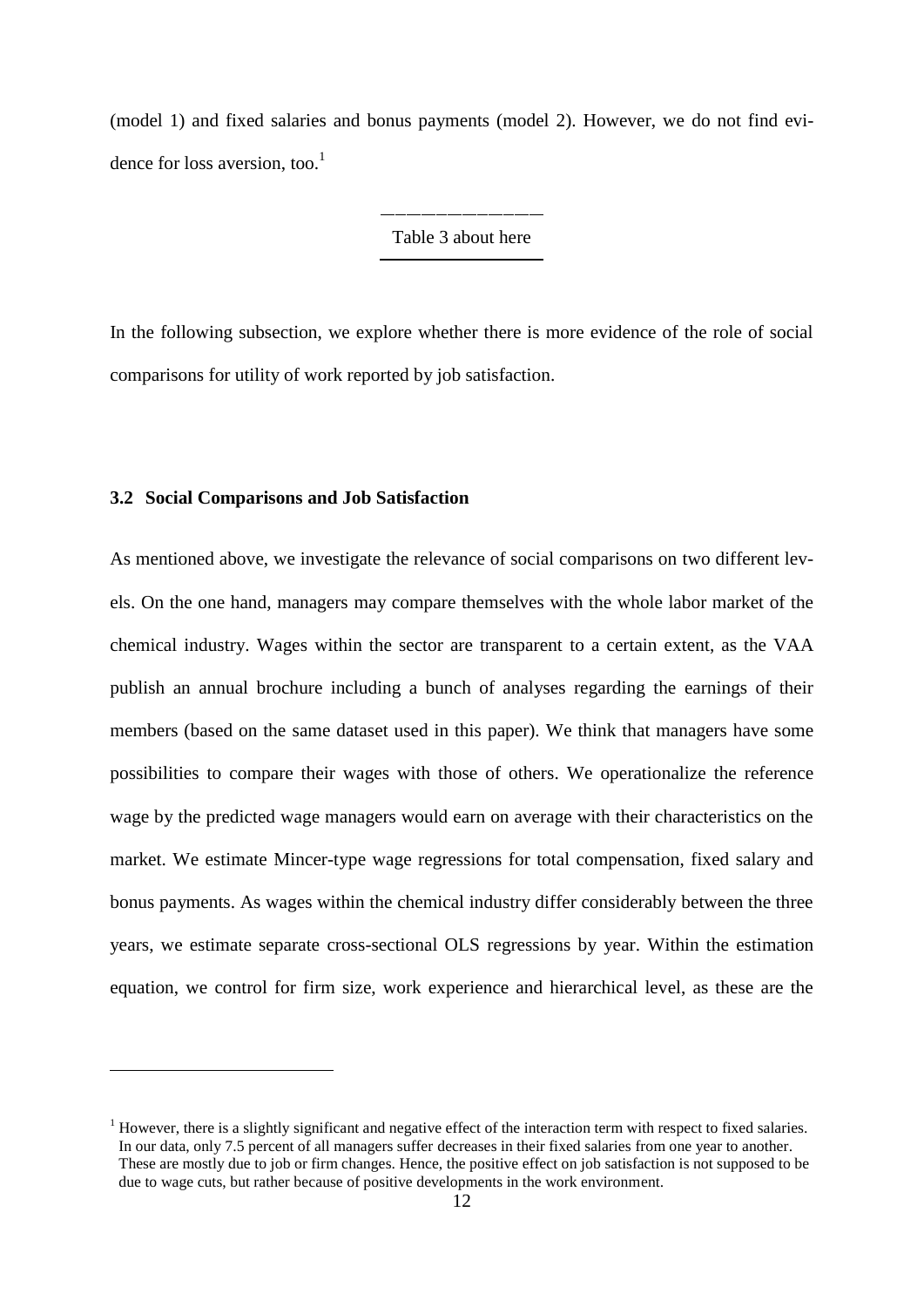most important determinants of wages within the chemical industry.<sup>2</sup> In consequence, the predicted wage reflects the wages executives would earn on average with their individual firm size, work experience and hierarchical level in a given year.

Besides these social comparisons with other managers in the market, managers may compare their income with the income of their intra-firm colleagues. Our operationalization of the corresponding reference wage is similar as we also predict wages by running Mincer-type wage regressions. However, we thereby include only observations of the particular firm. Analogously, we run separate cross-sectional regressions for each of the three years. We control for work experience and hierarchical level. Hence, the predicted wage in this case reflects the income managers earn on average with their given work experience on their given level in their firm. Doing so, we can only focus on some bigger firms with sufficient observations in the single years so that we focus on the ten biggest firms.

We then include the predict wage in our estimation equation:

$$
JSt = \alpha + \beta \cdot \text{wage}_{t} + \gamma \cdot \text{wage}_{ref, t} + \delta'X + \varepsilon.
$$
 (4)

A simple transformation leads to a similar equation as in the case of status quo preferences:

$$
JSt = \alpha + (\beta + \gamma) \cdot \text{wage}_{t} - \gamma \cdot (\text{wage}_{t} - \text{wage}_{ref, t}) + \delta'X + \varepsilon.
$$
 (5)

Hence, γ indicates the relevance of social comparisons. Given a significant influence, a negative sign would indicate preferences for an own wage that is higher than that of the peers. Estimations of the models (4) and (5) would lead to equivalent results with respect to the estimated coefficients.

 $\overline{a}$ 

<sup>&</sup>lt;sup>2</sup> The Adjusted  $R^2$  of these OLS estimations reaches over 60 percent.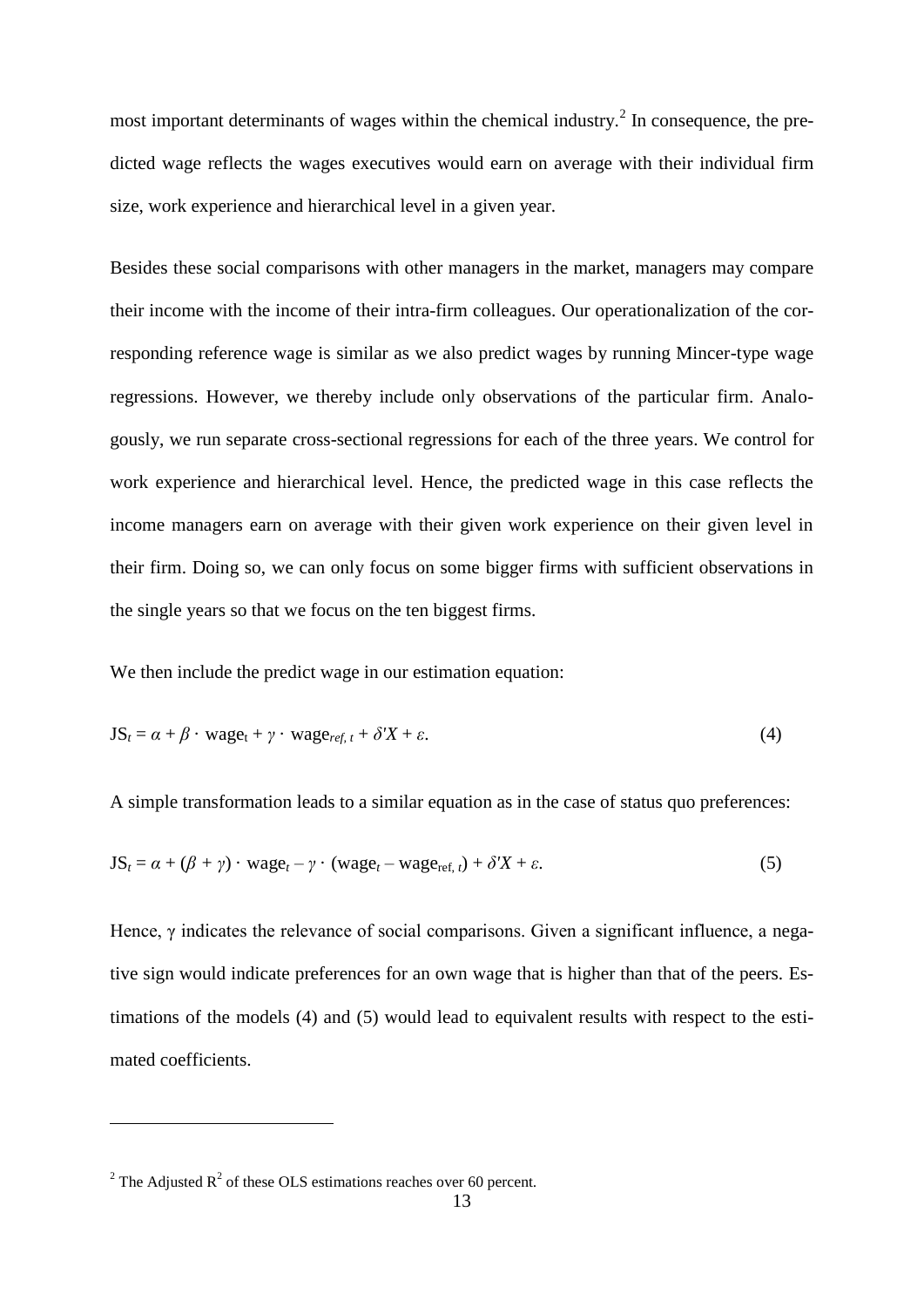In all other respects, the estimations are identical to those presented in section 3.1 for status quo preferences. The results are shown in Table 4. In model (1) we include total compensation and the total reference compensation on the market level. The highly significant and negative sign indicates that the more managers earn relative to managers on the market, the higher is their job satisfaction. The effect of the own total compensation is highly significant too, but much smaller than that of the reference wage. Model (2) reveals the results for both fixed salary and bonus payments. The picture for fixed salary is similar to total compensation with a positive influence of the own wage and a negative effect of the reference wage. Regarding bonus payments, however, we get a positive and highly significant effect of the own bonus, but no significant influence of the reference bonus. The sign is even positive.

In model (3) and (4), we focus on intra-firm social comparisons. As mentioned above, we thereby concentrate on the ten biggest firms. However, we don´t get many significant results. Only the own fixed salary exert a significant influence on job satisfaction.

Table 4 about here

Similar to the situation of status quo preferences and loss aversion, there are also some hints that managers who earn less than their peer group are more influenced by the reference income than managers with an income above the reference wage are. One explanation could be the higher relevance of negative than positive inequality aversion (Fehr & Schmidt 1999). We define this case as *social loss aversion*. To test whether there is evidence for this assumption, we extend model 5:

$$
JSt = \alpha + \beta \cdot \text{wage}_{t} + \gamma \cdot (\text{wage}_{t} - \text{wage}_{ref,t}) + \delta \cdot (\text{wage}_{t} - \text{wage}_{ref,t}) \cdot Below + \eta'X + \varepsilon.
$$
 (6)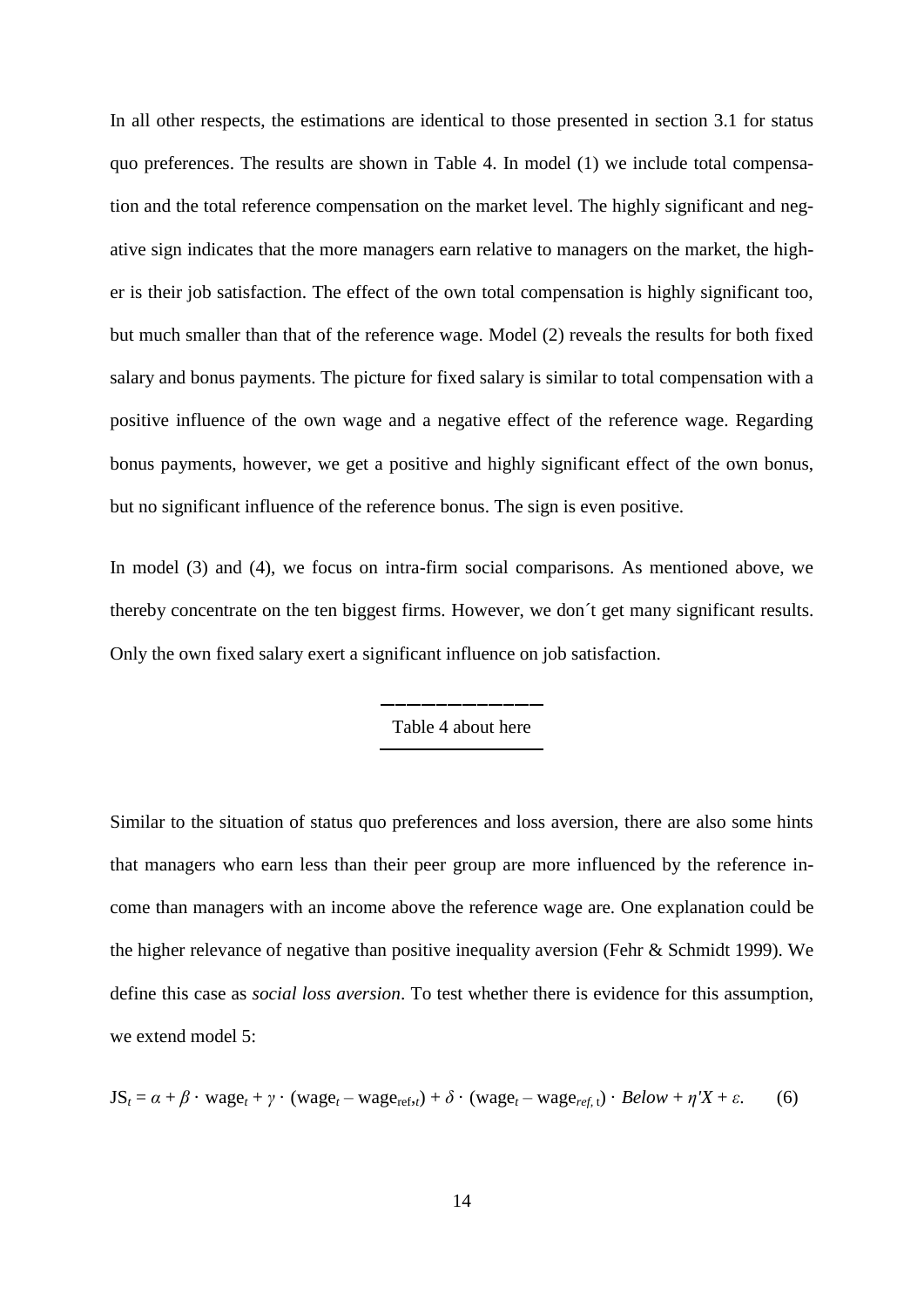*Below* is a dummy adopting the value 1 when the manager earns less than the respective reference income. Hence, a positive and significant coefficient  $\delta$  would prove that the effect of the reference income is especially strong for managers with wage  $\lt$  wage<sub>ref</sub>. Table 5 shows our results. There is evidence of social loss aversion regarding total compensation on both market and firm level as well as regarding bonus payments on the market level.

Table 5 about here

### **4 Conclusion**

In the traditional view of economics, individuals are egoistic and exclusively care of their own income. However, several approaches in the field of behavioral economics suggest that workers also take certain monetary reference points into account when evaluating their income situation. Using a unique dataset of executives in the German chemical sector, we explore the relevance of two different possible reference points: the own wage from one year before (status quo preferences) and the wages of comparable managers (social comparisons). Job satisfaction (as a proxy for utility from work) is significantly correlated with the absolute value of total compensation, fixed salaries, and bonus payments. Though, we find no evidence for status quo preferences, i.e. wage payments from previous years seem to be not relevant for managers. However, we find highly significant effects with respect to social comparisons with other managers in the labor market, at least for total compensation and fixed salaries. The partial effects are even higher than those of the own wages. This effect is even stronger when executives earn less than the reference income. When we investigate social comparisons with co-workers in the same firm, however, we find less evidence associations to job satisfaction.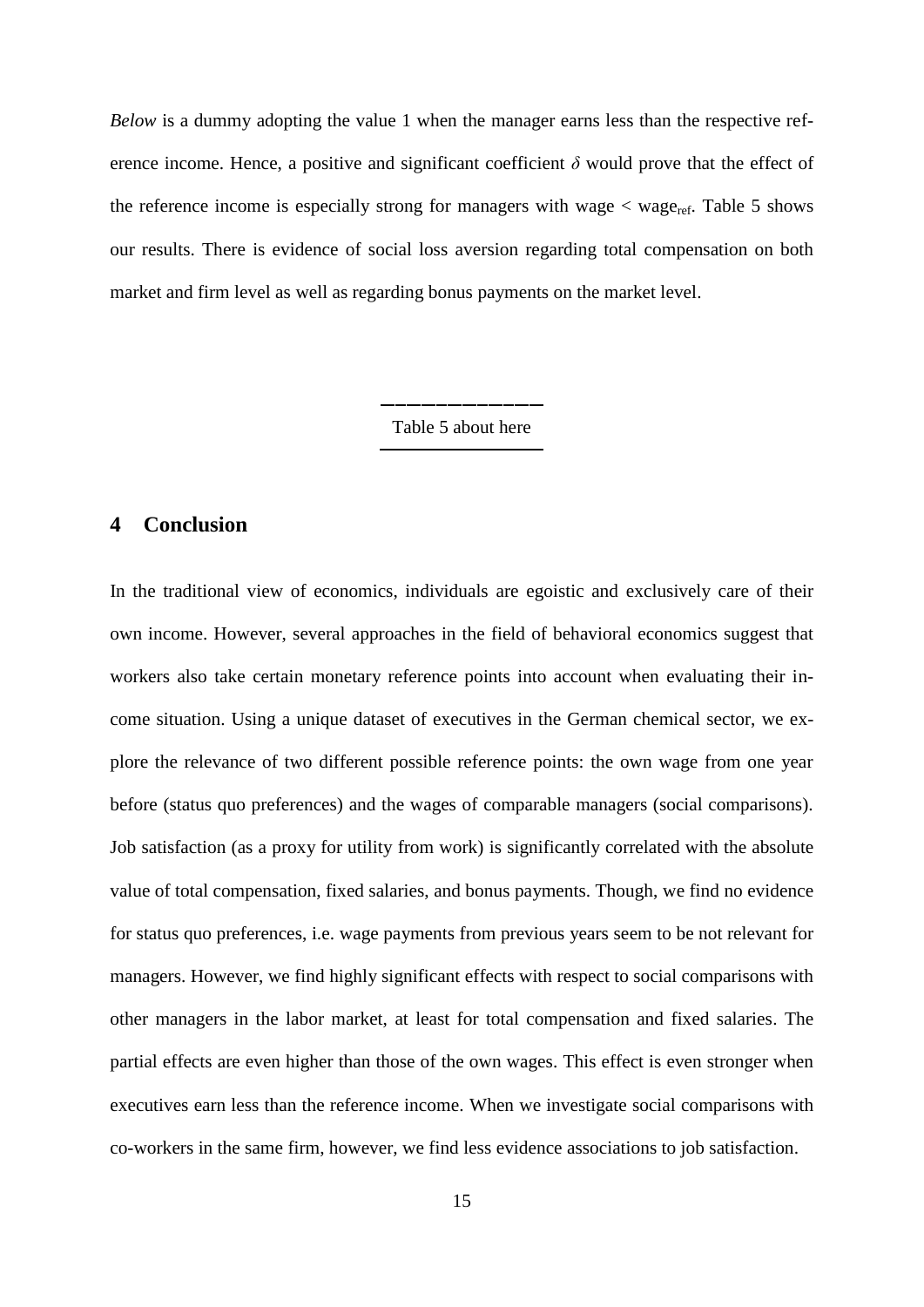The analysis of subgroups with respect to sex is left for future research. Furthermore, instead of absolute wage differences, one may assess the impact of relative wage differences. Instead of estimated reference wages, ranks and percentiles may also be useful measures for reference incomes (see Brown et al. 2008). Finally, the synthesis of both reference point concepts is an exciting task for future research: It may well the case that managers compare their own wage increases to the wage increases of their co-workers in particular.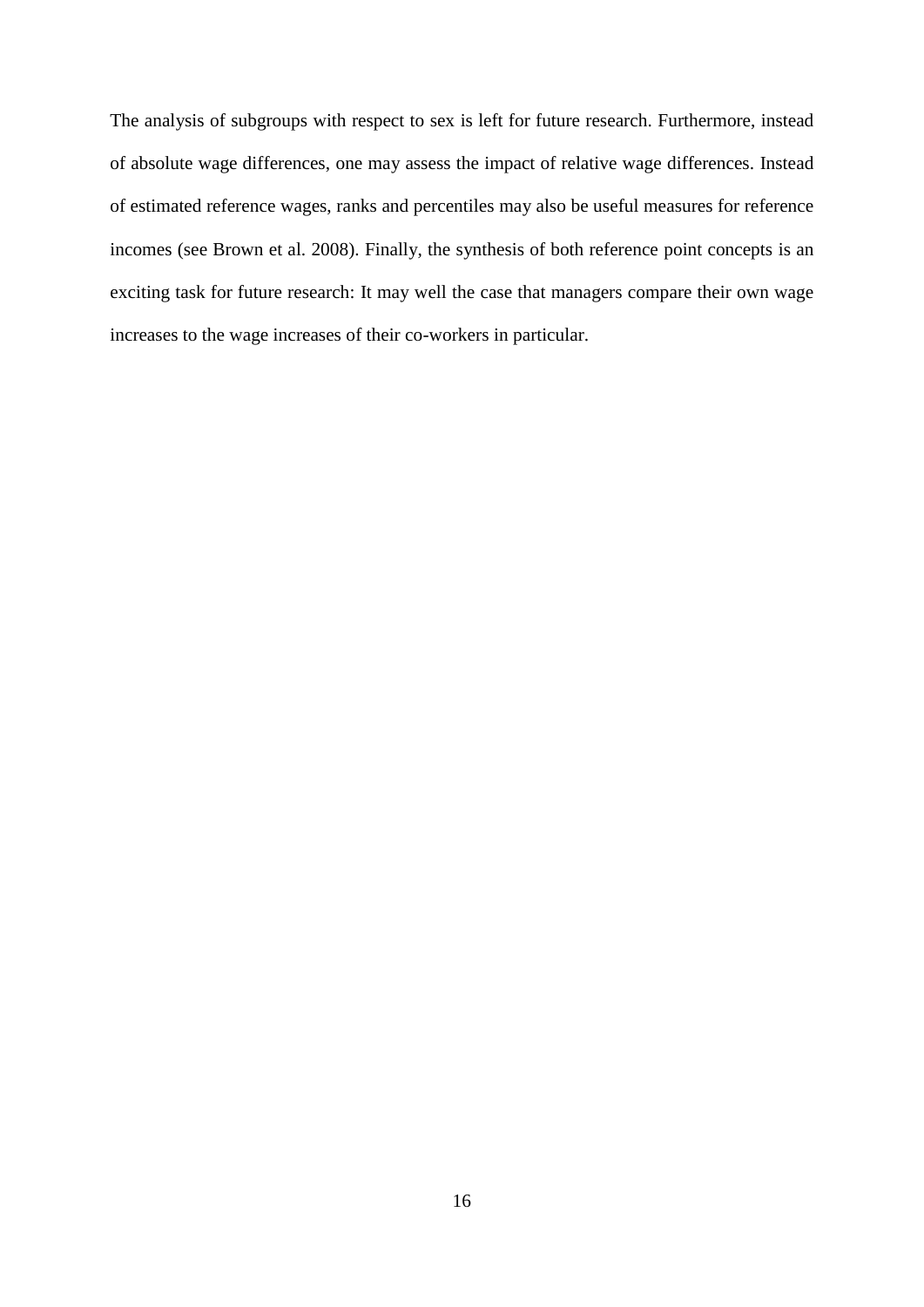### **References**

- **Adams, J. S. (1963):** Toward an Understanding of Inequity. In: Journal of Abnormal and Social Psychology (67), 422-436.
- **Akerlof, G. A. (1984):** Gift Exchange and Efficiency-Wage Theory: Four Views. In: American Economic Review (74), 79-83.
- **Akerlof, G. A.; Yellen, J. L. (1990):** The Fair Wage-Effort Hypothesis and Unemployment. In: Quarterly Journal of Economics (105), 255-283.
- **Bolton G.E.; Ockenfels A. (2000):** A Theory of Equity, Reciprocity, and Competition. In. American Economic Review 100:166-193.
- **Brown, G. D. A.; Gardner, J.; Oswald, A. J.; Qian, J. (2008):** Does wage Rank Affect Employees Well-being? In: Industrial Relations 47, 355-389.
- **Camerer, C. F., Babcock, L., Loewenstein, G., Thaler, R. (1997):** Labor Supply of New York City Cab Drivers: One Day at a Time. In: Quarterly Journal of Economics, 111, 408-41.
- **Card, D., Mas, A., Moretti, E., Saez, E. (2010):** Inequality at Work: The Effect of Peer Salaries on Job Satisfaction. NBER Working Paper 16396.
- **Clark, A. E. (1999):** Are Wages Habit-Forming? Evidence from Micro Data. In: Journal of Economic Behavior & Organization, 39, 179–200.
- **Clark, A. E., Kristensen, N., Westergård-Nielsen, N. (2009a):** Economic Satisfaction and Income Rank in Small Neighbourhoods. In: Journal of European Economic Association, 7(2-3), 519-527.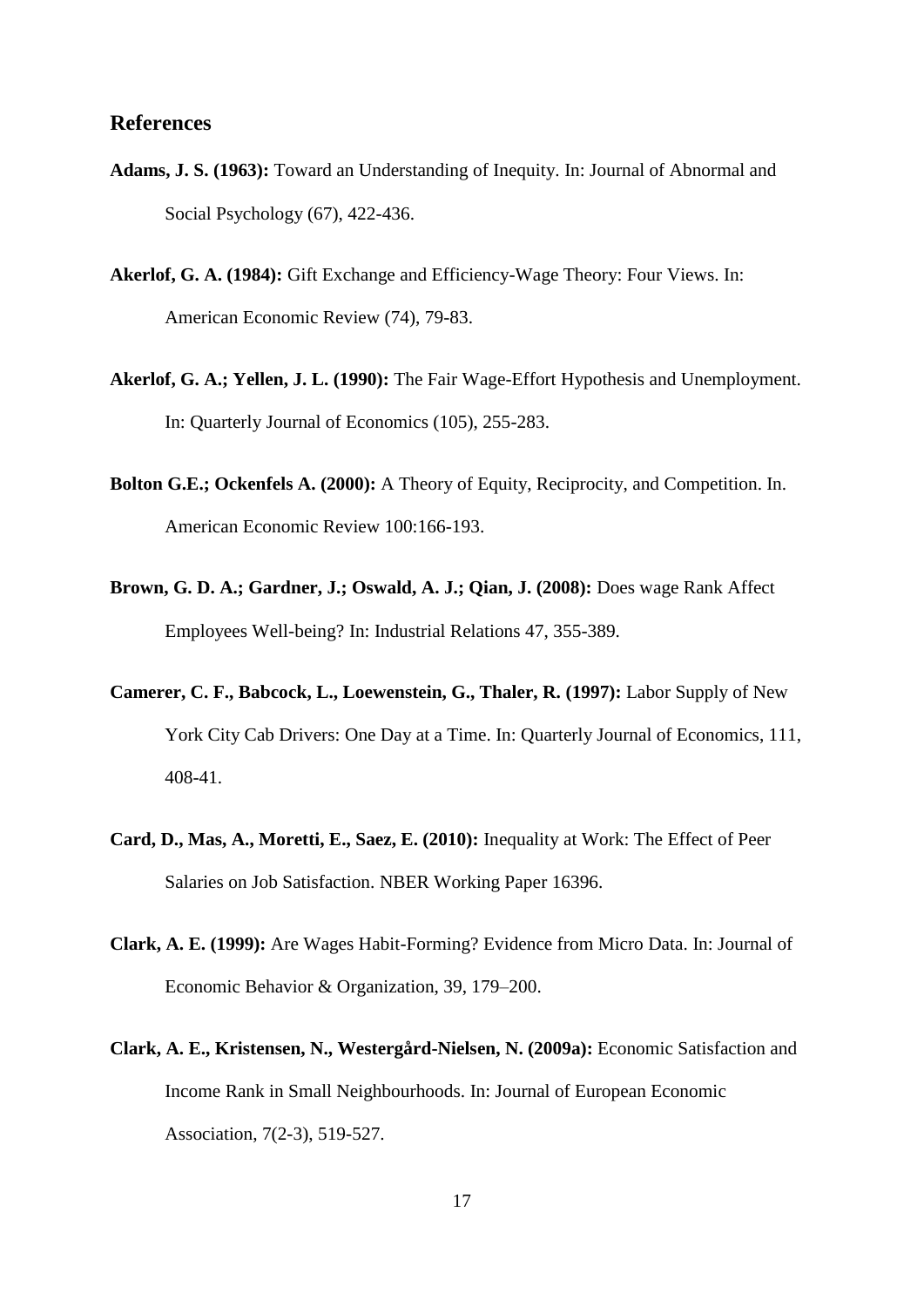- **Clark, A. E., Kristensen, N., Westergård-Nielsen, N. (2009b):** Job Satisfaction and Co-Workers Wages: Status or Signal? In: Economic Journal 119, 430-447.
- **Clark, A. E.; Oswald, A. J. (1996):** Satisfaction and Comparison Income. In: Journal of Public Economics, 61, 359–381.
- **Drakopoulos, S. A. (2011):** The Neglect of Comparison Income: An Historical Perspective. In: The European Journal of the History of Economic Thought 18, 441-464.
- **Duesenberry, J. S. (1949):** Income, Saving and the Theory of Consumer Behavior. Harvard University Press: Cambridge, MA.
- **Easterlin, R. A (1995):** Will Raising the Incomes of All Increase the Happiness of All? In: Journal of Economic Behavior and Organization 27, 35-48.
- **Easterlin, R. A. (2001):** Income and Happiness: Towards a Unified Theory. In: The Economic Journal 111, 465–484.
- **Farber, H. (2005):** Is Tomorrow Another Day? The Labor Supply of New York City Cab Drivers. In: Journal of Political Economy 113 (February 2005), 46-82.
- **Farber, H. (2008):** Reference-Dependent Preferences and Labor Supply: The Case of New York City Taxi Drivers. In: American Economic Review 98, 1069-1082.
- **Fehr, E., Schmidt, K. M. (1999):** A Theory of Fairness, Competition and Cooperation. In: Quarterly Journal of Economics (114), 817-868.
- **Ferrer-i-Carbonell, A. (2005):** Income and Well-Being: An Empirical Analysis of the Comparison Income Effect. In: Journal of Public Economics 89, 997-1019.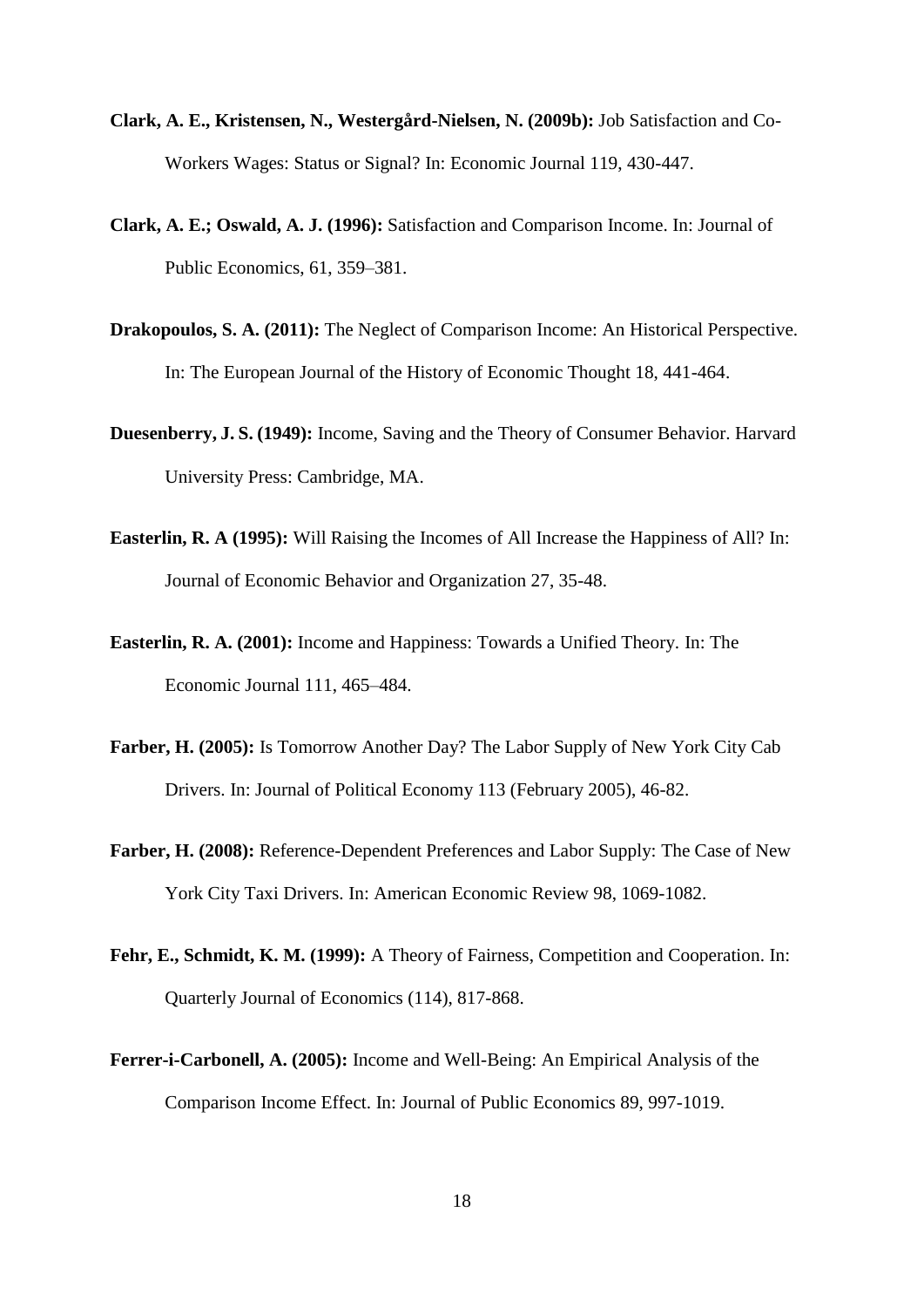- **Festinger, L. (1954):** A Theory of Social Comparison Processes. In: Human Relations 7, 117-40.
- **Frank, R.H. (1985):** Choosing the Right Pond: Human Behavior and the Quest for Status. New York: Oxford University Press.
- **Freeman, R. B. (1978):** Job Satisfaction as an Economic Variable. In: American Economic Review 68, 135-141.
- **FritzRoy, F. R., Nolan, M., Steinhardt, M. F. (2011):** Age, Life Satisfaction, and Relative Income: Insights from the UK and Germany. IZA Discussion Paper No. 6045.
- **Grund, C., Kräkel, M. (2012):** Bonus Payments, Hierarchy Levels and Tenure: Theoretical Considerations and Empirical Evidence. Forthcoming in: Schmalenbach Business Review (sbr, April 2012).
- **Grund, C., Sliwka, D. (2007):** Reference Dependent Preferences and the Impact of Wage Increases on Job Satisfaction: Theory and Evidence. In: Journal of Institutional and Theoretical Economics 163, 313-335.
- **Hirschman, A. O., Rothschild, M. (1973):** The Changing Tolerance for Income Inequality in the Course of Economic Development. In: Quarterly Journal of Economics 87(4), 544- 566.
- **Kahneman, D., Tversky, A. (1979):** Prospect Theory: An Analysis of Decision under Risk. In: Econometrica, 47, 263–291.
- **Markowitz, H. (1952):** The Utility of Wealth. In: Journal of Political Economy 60, 151–158.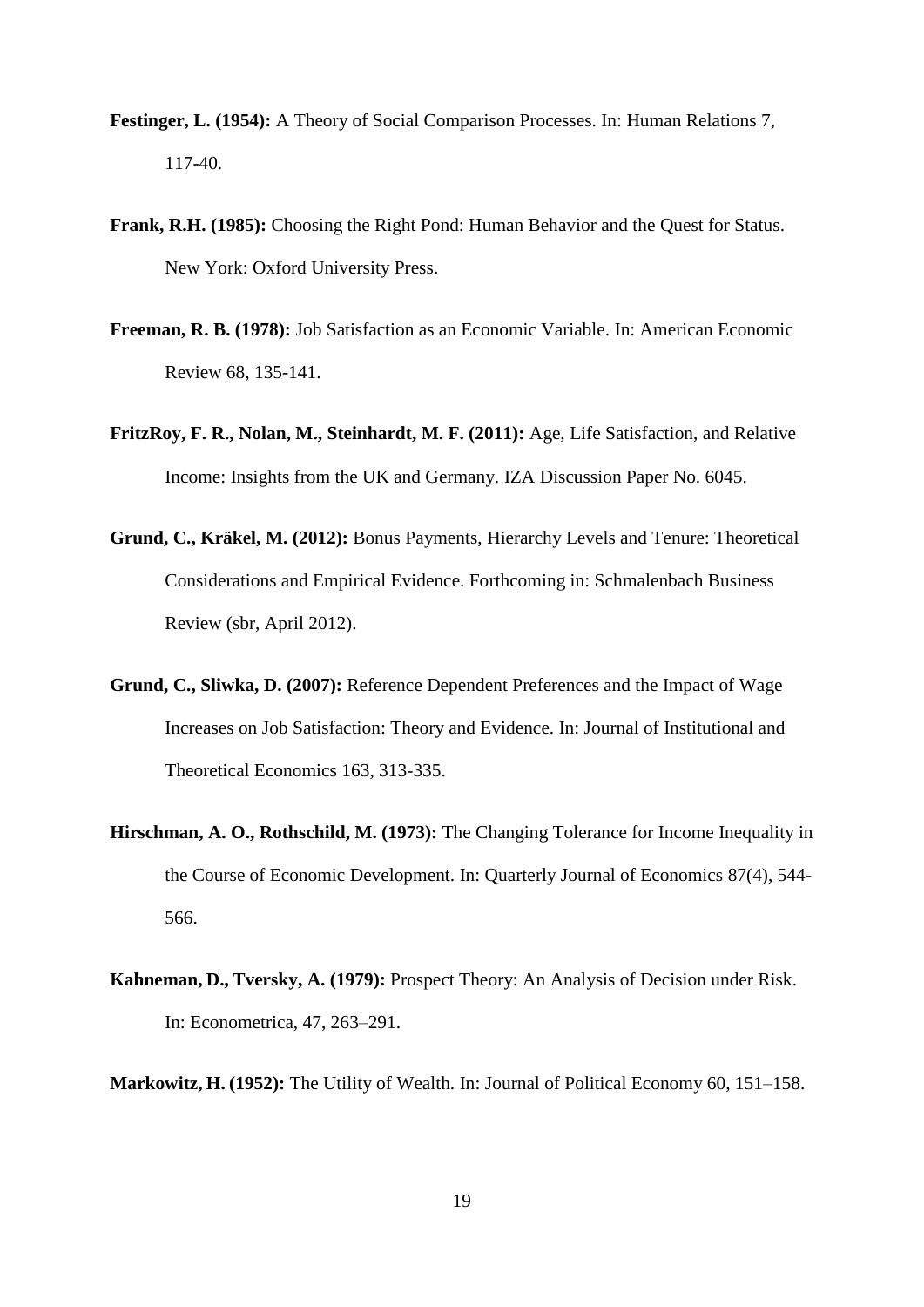**Mas, A. (2006):** Pay, Reference Points, and Police Performance. In: Quarterly Journal of Economics*,* 121, 783-821.

**Mas, A., Moretti, E. (2009):** Peers at Work. In: American Economic Review, 99, 112-145.

- **Ockenfels, A.; Sliwka, D.; Werner, P. (2010):** Bonus Payments and Reference Point Violations. IZA Discussion Paper No. 4795.
- **Tversky, A, Kahneman, D (1991):** Loss Aversion in Riskless Choice: A Reference-Dependent Model. In: Quarterly Journal of Economics 106, 1039–1061.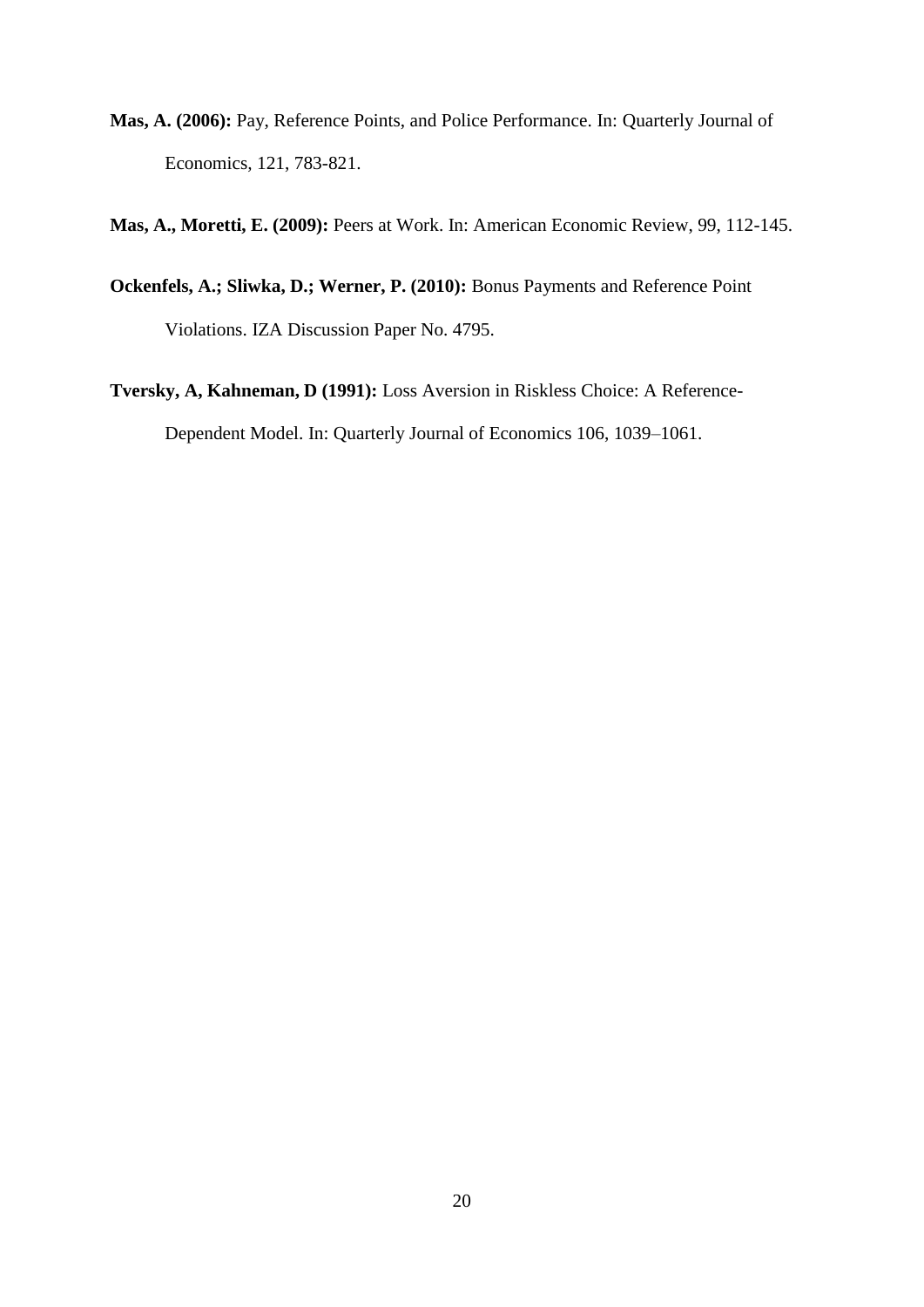# **Tables and figures**



**Figure 1: Histogram of Job Satisfaction**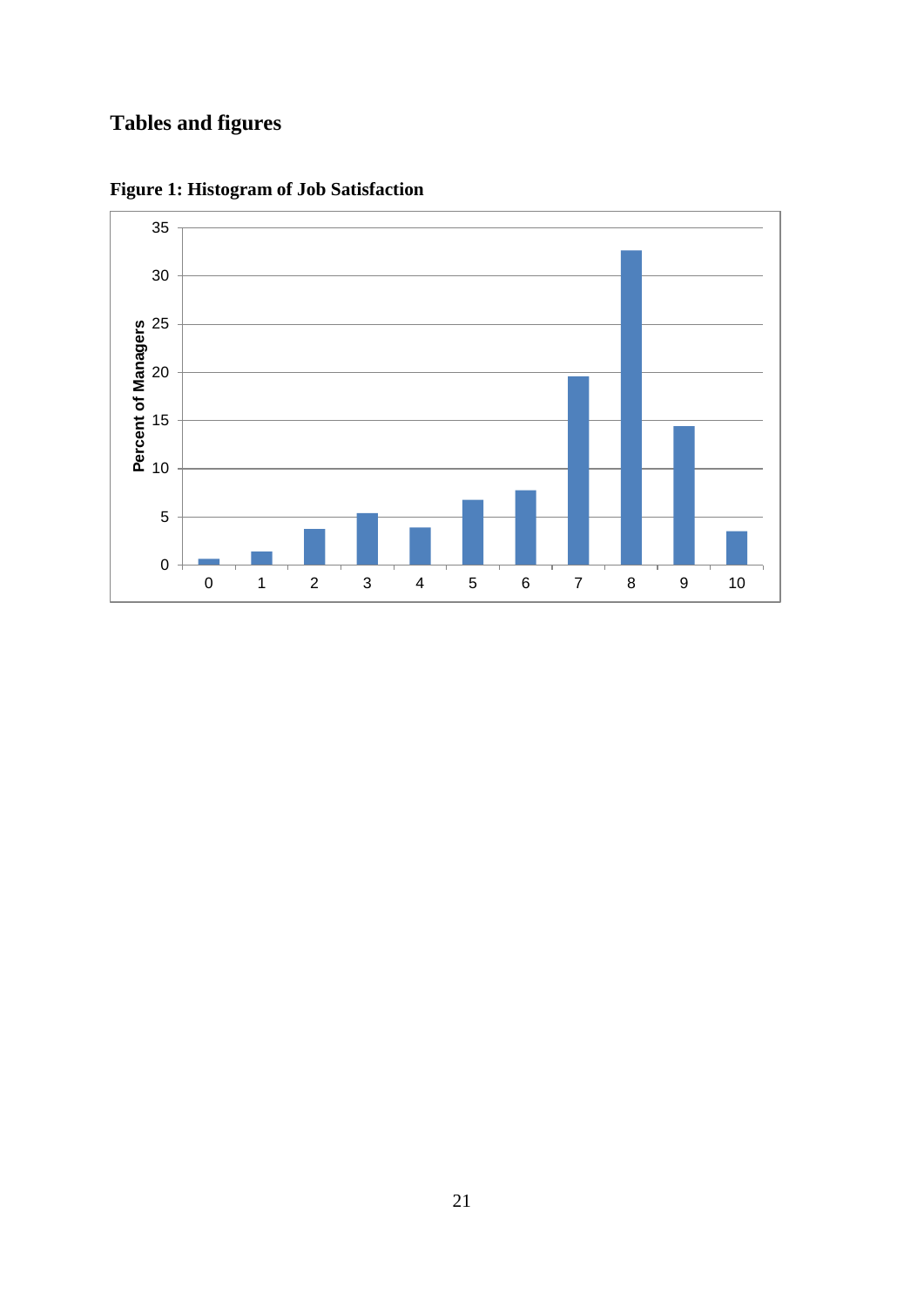# **Table 1: Descriptive statistics**

| <b>Variable</b>                                                                                                                                        | $\mathbf n$                                                      | <b>Mean</b>                                                          | <b>Standard</b><br>deviation |
|--------------------------------------------------------------------------------------------------------------------------------------------------------|------------------------------------------------------------------|----------------------------------------------------------------------|------------------------------|
| Job satisfaction                                                                                                                                       | 11,077                                                           | 6.85                                                                 | 2.13                         |
| Total Compensation in t (in $1,000 \in$ )                                                                                                              | 11,077                                                           | 118.81                                                               | 47.79                        |
| Total Compensation in t-1 (in $1,000 \in$ )                                                                                                            | 4,766                                                            | 118.30                                                               | 42.49                        |
| Fixed Salaries in t (in $1,000 \in$ )                                                                                                                  | 11,077                                                           | 95.10                                                                | 26.01                        |
| Fixed Salaries in t-1 (in $1,000 \in$ )                                                                                                                | 4,766                                                            | 90.30                                                                | 24.82                        |
| Bonus Payments in t (in $1,000 \in$ )                                                                                                                  | 11,077                                                           | 18.04                                                                | 17.85                        |
| Bonus Payments in t-1 (in $1,000 \in$ )                                                                                                                | 4,766                                                            | 18.71                                                                | 16.76                        |
| Female (dummy, 1=yes)                                                                                                                                  | 11,077                                                           | 0.094                                                                |                              |
| Being in Relationship (dummy, 1=yes)                                                                                                                   | 11,077                                                           | 0.921                                                                |                              |
| Children in household (dummy, 1=yes)                                                                                                                   | 11,077                                                           | 0.664                                                                |                              |
| Distance to workplace (in km)                                                                                                                          | 11,077                                                           | 23.51                                                                | 23.94                        |
| Tenure (in years)                                                                                                                                      | 11,077                                                           | 15.54                                                                | 8.53                         |
| Experience (in years)                                                                                                                                  | 11,077                                                           | 21.81                                                                | 7.51                         |
| <u>Firm size (number of employees)</u><br>$\leq 100$<br>101-300<br>301-1,000<br>1,001-2,000<br>2,001-5,000<br>5,001-10,000<br>10,001-30,000<br>>30,000 | 408<br>475<br>1,136<br>1,136<br>1,420<br>1,391<br>2,898<br>2,213 | 0.037<br>0.043<br>0.103<br>0.103<br>0.128<br>0.126<br>0.262<br>0.200 |                              |
| <b>Hierarchical Level</b><br>Level 1 (top management)<br>Level 2<br>Level 3<br>Level 4<br><u>Year</u>                                                  | 197<br>1,596<br>5,818<br>3,466                                   | 0.018<br>0.144<br>0.525<br>0.313                                     |                              |
| 2008<br>2009<br>2010                                                                                                                                   | 3,618<br>3,763<br>3,696                                          | 0.327<br>0.340<br>0.334                                              |                              |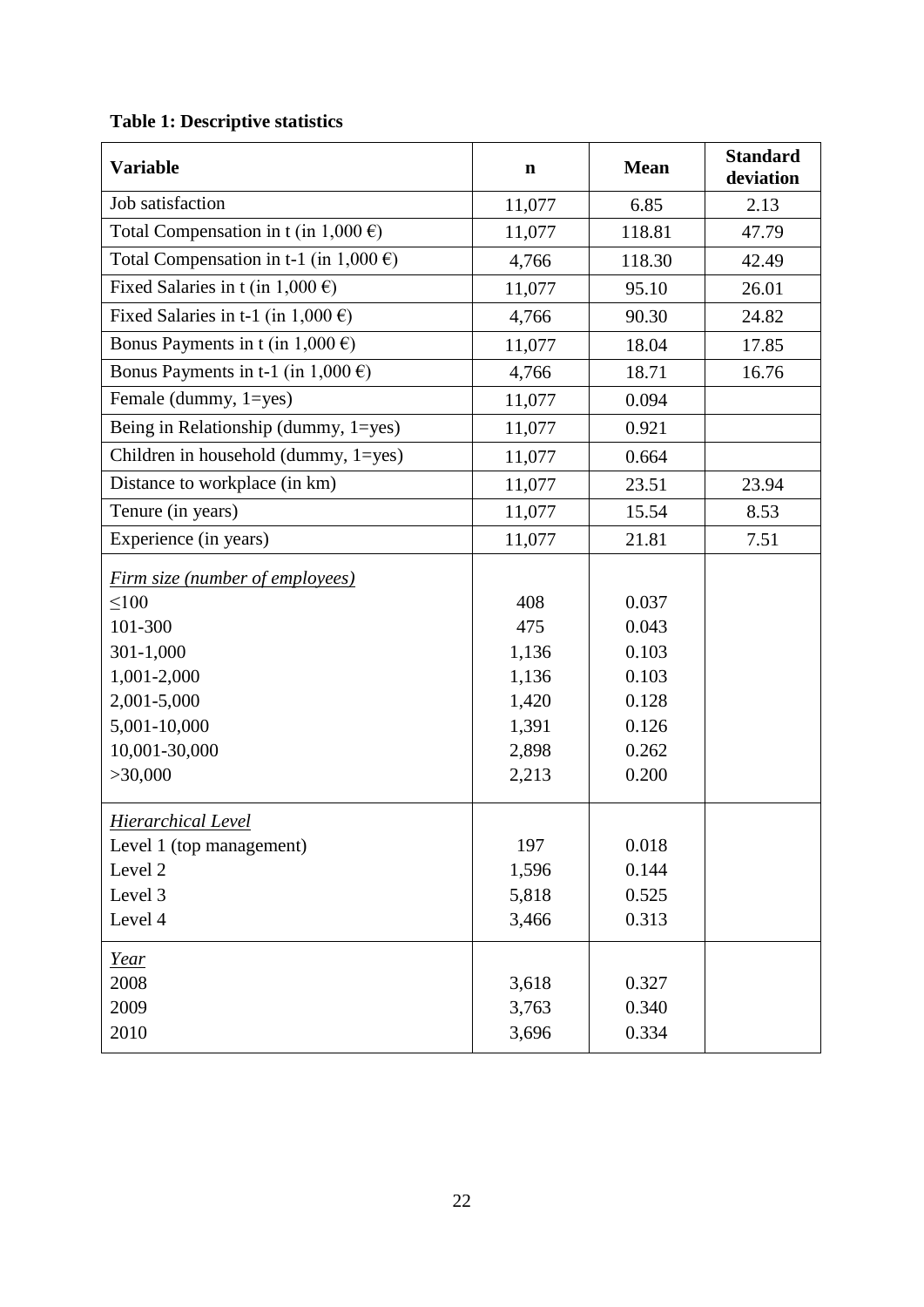|                               | (1)                   | (2)                   | (3)                   | (4)                                         | (5)                   | (6)                   |
|-------------------------------|-----------------------|-----------------------|-----------------------|---------------------------------------------|-----------------------|-----------------------|
|                               | only total compensa-  | only total compensa-  |                       | Fixed salary/ Bonus t Fixed salary/ Bonus t | Total compensation    | Fixed salary/ Bonus   |
|                               | tion in t             | tion in t             |                       |                                             | t and t-1             | t and t-1             |
| <b>Total Compensation</b>     | $0.0026***$ (0.0006)  | $0.0031***$ (0.0010)  |                       |                                             | $0.0026**$ (0.0011)   |                       |
| L.Total Compensation          |                       |                       |                       |                                             | 0.0010(0.0012)        |                       |
| <b>Fixed Salary</b>           |                       |                       | $0.0031**$ (0.0015)   | $0.0044*$ (0.0023)                          |                       | $0.0066*$ (0.0035)    |
| L.Fixed Salary                |                       |                       |                       |                                             |                       | $-0.0030(0.0034)$     |
| <b>Bonus Payment</b>          |                       |                       | $0.0039**$ (0.0016)   | $0.0066**$ (0.0032)                         |                       | $0.0066**$ (0.0032)   |
| L.Bonus Payment               |                       |                       |                       |                                             |                       | 0.0007(0.0025)        |
| Female (dummy)                | $-0.0776(0.0821)$     | $-0.0378(0.1274)$     | $-0.0776(0.0822)$     | $-0.0310(0.1277)$                           | $-0.0354(0.1275)$     | $-0.0370(0.1274)$     |
| In Relationship (dummy)       | 0.1285(0.0867)        | $0.3232**$ (0.1339)   | 0.1254(0.0868)        | $0.3014**$ (0.1334)                         | $0.3190**$ (0.1340)   | $0.3041**$ (0.1335)   |
| Children in Household (1=yes) | 0.0727(0.0541)        | 0.0194(0.0798)        | 0.0690(0.0542)        | 0.0170(0.0800)                              | 0.0178(0.0799)        | 0.0175(0.0800)        |
| Distance to workplace (in km) | $-0.0020**$ (0.0010)  | $-0.0024*$ (0.0014)   | $-0.0020**$ (0.0010)  | $-0.0025$ * (0.0014)                        | $-0.0024*$ (0.0014)   | $-0.0025$ * (0.0014)  |
| Up to 100 employees           | 0.2085(0.1566)        | $-0.2410(0.2598)$     | 0.2185(0.1572)        | $-0.2276(0.2604)$                           | $-0.2312(0.2611)$     | $-0.2196(0.2606)$     |
| 1-300 employees               | 0.0112(0.1414)        | $-0.0001(0.2045)$     | 0.0158(0.1413)        | 0.0390(0.2080)                              | 0.0059(0.2050)        | 0.0439(0.2081)        |
| 301-1,000 employees           | $0.1881* (0.0967)$    | 0.1880(0.1458)        | $0.1911**$ (0.0969)   | 0.1813(0.1458)                              | 0.1903(0.1459)        | 0.1826(0.1459)        |
| 1,001-2,000 employees         |                       |                       |                       |                                             |                       |                       |
| 2,001-5,000 employees         | 0.0459(0.0937)        | 0.0090(0.1347)        | 0.0440(0.0938)        | $-0.0045(0.1347)$                           | 0.0070(0.1348)        | $-0.0032(0.1347)$     |
| 5,001-10,000 employees        | 0.0425(0.0951)        | $-0.0872(0.1411)$     | 0.0387(0.0953)        | $-0.1060(0.1416)$                           | $-0.0905(0.1411)$     | $-0.1040(0.1415)$     |
| 10,001-30,000 employees       | $0.4355***$ (0.0839)  | $0.3362***$ (0.1227)  | $0.4255***$ (0.0846)  | $0.3008**$ (0.1240)                         | $0.3284***$ (0.1234)  | $0.3013**$ (0.1243)   |
| At least 30,001 employees     | $0.4450***$ (0.0872)  | $0.4882***$ (0.1275)  | $0.4413***$ (0.0873)  | $0.4478***$ (0.1294)                        | $0.4799***$ (0.1278)  | $0.4410***$ (0.1313)  |
| Tenure (in years)             | $-0.0048(0.0047)$     | $-0.0019(0.0073)$     | $-0.0047(0.0047)$     | $-0.0021(0.0073)$                           | $-0.0021(0.0073)$     | $-0.0017(0.0073)$     |
| Experience (in years)         | $-0.0202***$ (0.0053) | $-0.0208**$ (0.0085)  | $-0.0211***$ (0.0055) | $-0.02321***$ (0.0087)                      | $-0.0218**$ (0.0086)  | $-0.0220**$ (0.0089)  |
| Level 1 (Top Management)      | $0.6726***$ (0.2179)  | 0.6003(0.3800)        | $0.6357***$ (0.2209)  | 0.4998(0.3770)                              | 0.5670(0.3843)        | 0.4869(0.3808)        |
| Level 2                       | $0.1781**$ (0.0736)   | 0.1542(0.1074)        | $0.1770**$ (0.0745)   | 0.1458(0.1080)                              | 0.1435(0.1083)        | 0.1446(0.1081)        |
| Level 3                       |                       |                       |                       |                                             |                       |                       |
| Level 4                       | $-0.2607***$ (0.0511) | $-0.3484***$ (0.0763) | $-0.2528***$ (0.0515) | $-0.3127***$ (0.0776)                       | $-0.3412***$ (0.0766) | $-0.3148***$ (0.0776) |
| 2008                          | 0.0380(0.0408)        |                       | 0.0315(0.0417)        |                                             |                       |                       |
| 2009                          | 0.0055(0.0375)        | 0.0241(0.0452)        | 0.0020(0.0375)        | 0.0113(0.0455)                              | 0.0202(0.0457)        | 0.038(0.0472)         |
| 2010                          |                       |                       |                       |                                             |                       |                       |
| Constant                      | 6.7274*** (0.1391)    | $6.5745***$ (0.2091)  | 6.6933*** (0.1549)    | $6.5052***$ (0.2333)                        | 6.5556*** (0.2094)    | $6.5202***$ (0.2382)  |
| Observations (persons)        | 11,077 (6,571)        | 4,766 (3,203)         | 11,077 (6,571)        | 4,766 (3,203)                               | 4,766 (3,203)         | 4,766 (3,203)         |
| $R^2$ (overall)               | 0.0283                | 0.0331                | 0.0286                | 0.0332                                      | 0.0329                | 0.0338                |

## **Table 2: Comparisons with the Status Quo (Random Effects Linear Regressions)**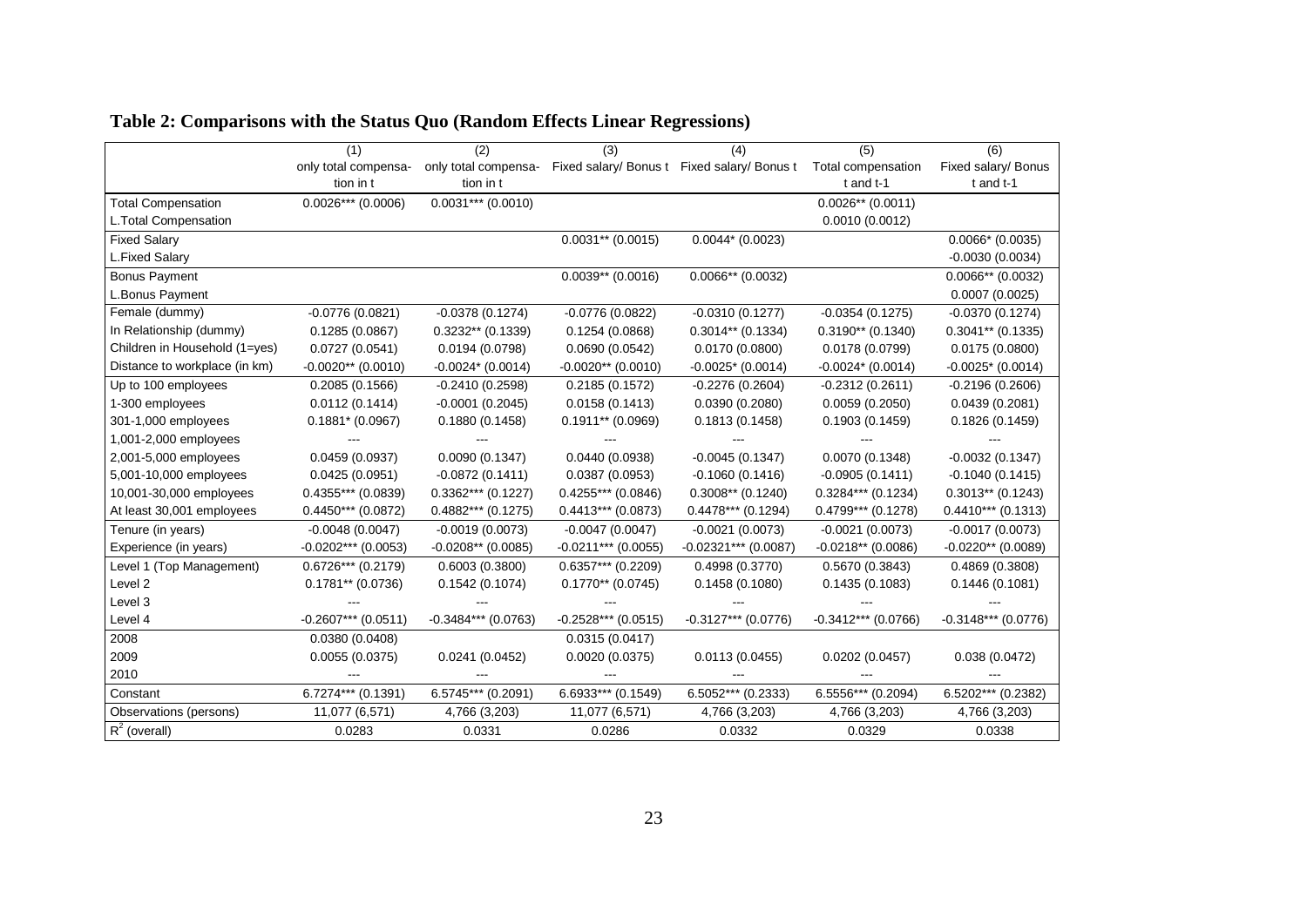

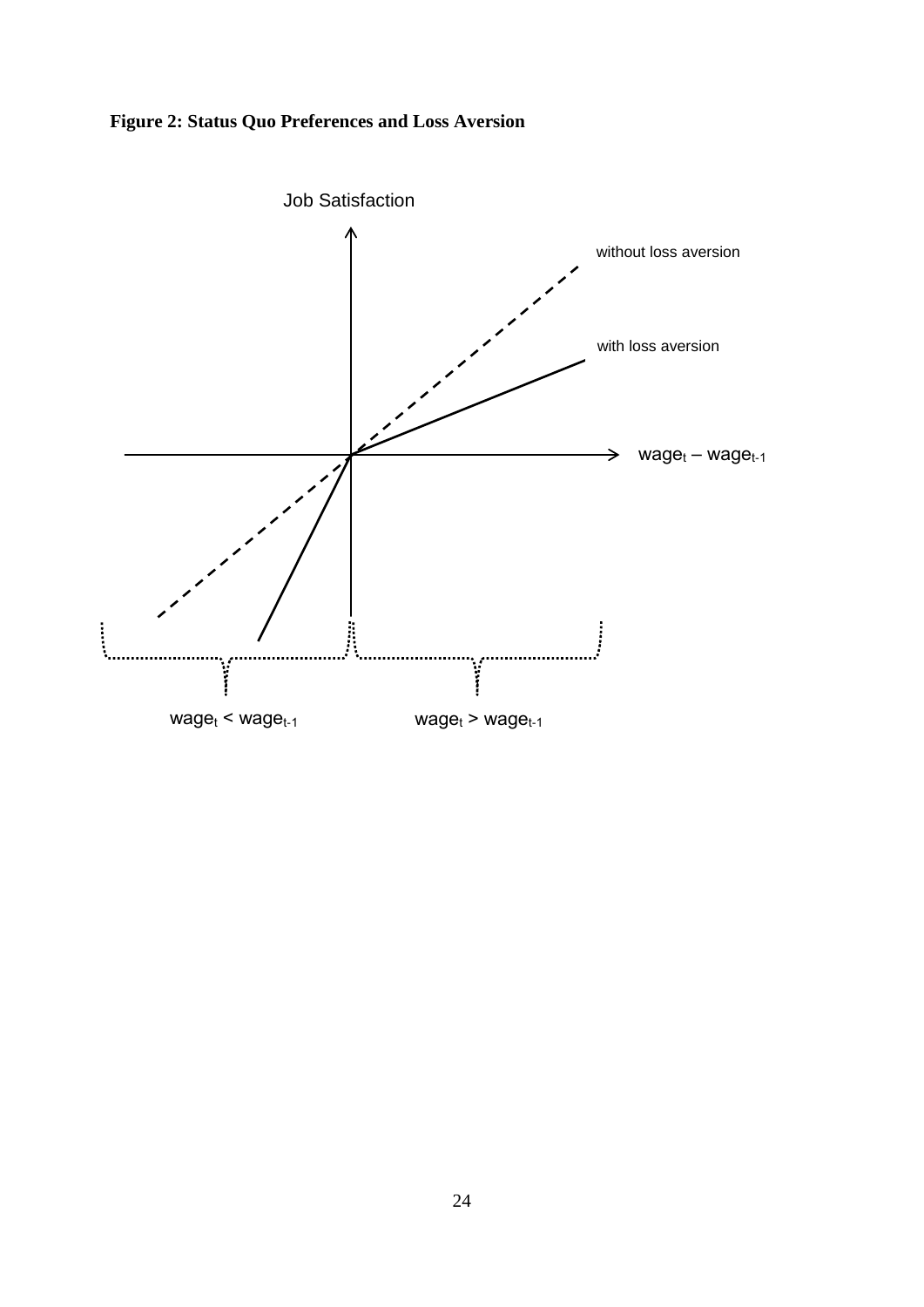# **Table 3: Status Quo Preferences and Loss Aversion (Random Effects Linear Regressions)**

|                                                        | (1)<br>Total compensation | (2)<br>Fixed salary/ Bonus |
|--------------------------------------------------------|---------------------------|----------------------------|
| <b>Total Compensation</b>                              | $0.0043***$ (0.0013)      |                            |
| (Total Comp <sub>t</sub> – Total Comp <sub>t-1</sub> ) | $-0.0027(0.0020)$         |                            |
| (Total Comp - L.Total Comp)*Decrease                   | 0.0037(0.0033)            |                            |
| <b>Fixed Salary</b>                                    |                           | 0.0037(0.0025)             |
| (Fixed Salary – L.Fixed Salary)                        |                           | 0.0058(0.0040)             |
| (Fixed Salary - L.Fixed Salary)*Decrease               |                           | $-0.0154*(0.0080)$         |
| <b>Bonus Payment</b>                                   |                           | $0.0075*$ (0.0039)         |
| (Bonus - L.Bonus)                                      |                           | $-0.0031(0.0051)$          |
| (Bonus - L.Bonus)*Decrease                             |                           | 0.0039(0.0070)             |
| Female (dummy)                                         | $-0.0321(0.1275)$         | $-0.0313(0.1264)$          |
| In Relationship (dummy)                                | $0.3151**$ (0.1340)       | $0.2903**$ (0.1314)        |
| Children in Household (1=yes)                          | 0.0171(0.0799)            | 0.0225(0.0326)             |
| Distance to workplace (in km)                          | $-0.0024$ $(0.0014)$      | $-0.0025$ * (0.0014)       |
| Up to 100 employees                                    | $-0.2246(0.2618)$         | $-0.2178(0.2611)$          |
| 1-300 employees                                        | 0.0099(0.2048)            | 0.0398(0.2085)             |
| 301-1,000 employees                                    | 0.1903(0.1459)            | 0.1901(0.1459)             |
| 1,001-2,000 employees                                  |                           |                            |
| 2,001-5,000 employees                                  | 0.0045(0.1348)            | 0.0026(0.1343)             |
| 5,001-10,000 employees                                 | $-0.0960(0.1413)$         | $-0.1044(0.1413)$          |
| 10,001-30,000 employees                                | $0.3159**$ (0.1239)       | $0.2942**$ (0.1240)        |
| At least 30,001 employees                              | $0.4708***$ (0.1280)      | $0.4361***$ (0.1310)       |
| Tenure (in years)                                      | $-0.0024(0.0073)$         | $-0.0012(0.0073)$          |
| Experience (in years)                                  | $-0.0226***$ (0.0086)     | $-0.0226**$ (0.0089)       |
| Level 1 (Top Management)                               | 0.5432(0.3845)            | 0.4654(0.3834)             |
| Level <sub>2</sub>                                     | 0.1411(0.1081)            | 0.1430(0.1091)             |
| Level 3                                                |                           |                            |
| Level 4                                                | $-0.3320***$ (0.0769)     | $-0.3103***$ (0.0776)      |
| 2009                                                   | 0.0210(0.0457)            | 0.0003(0.0472)             |
| Constant                                               | $6.5217***$ (0.2115)      | $6.4926***$ (0.2405)       |
| Observations (persons)                                 | 4,766 (3,203)             | 4,766 (3,203)              |
| $R^2$ (overall)                                        | 0.0333                    | 0.0342                     |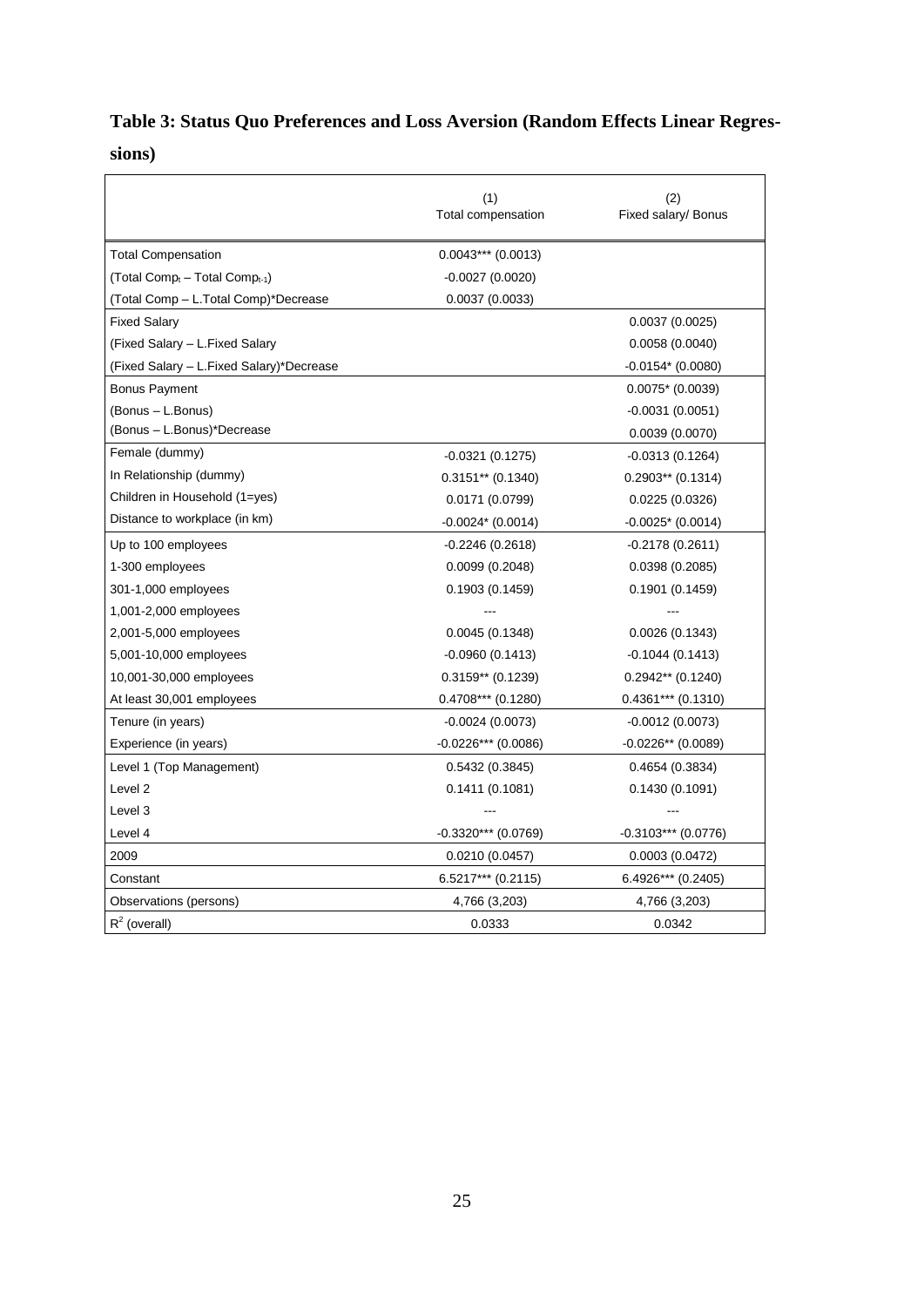|                               | (1)                       | $\overline{(2)}$      | (3)                       | $\overline{(4)}$      |
|-------------------------------|---------------------------|-----------------------|---------------------------|-----------------------|
|                               | Market level              | Market level          | Firm level                | Firm level            |
|                               | <b>Total Compensation</b> | Fixed salary / Bonus  | <b>Total Compensation</b> | Fixed salary / Bonus  |
| <b>Total Compensation</b>     | $0.0032***$ (0.0006)      |                       | 0.0018(0.0015)            |                       |
| Reference Total Compensation  | $-0.0146***$ (0.0034)     |                       | 0.0012(0.0026)            |                       |
| <b>Fixed Salary</b>           |                           | $0.0043***$ (0.0015)  |                           | $0.0072* (0.0041)$    |
| <b>Reference Fixed Salary</b> |                           | $-0.0432***$ (0.0082) |                           | $-0.0060(0.0086)$     |
| <b>Bonus Payment</b>          |                           | $0.0044***$ (0.0016)  |                           | 0.0051(0.0047)        |
| Reference Bonus Payment       |                           | 0.0074(0.0081)        |                           | $-0.0114(0.0080)$     |
| Female (dummy)                | $-0.0672(0.0820)$         | $-0.0654(0.0820)$     | 0.0913(0.1586)            | 0.0989(0.1579)        |
| In Relationship (dummy)       | 0.1290(0.0867)            | 0.1237(0.0867)        | $-0.1282(0.1595)$         | $-0.1559(0.1588)$     |
| Children in Household (1=yes) | $0.0921* (0.0542)$        | $0.1139**$ (0.0546)   | 0.1357(0.1092)            | 0.1356(0.1088)        |
| Distance to workplace (in km) | $-0.0021**$ (0.0010)      | $-0.0020**$ (0.0010)  | $-0.0038(0.0024)$         | $-0.0037(0.0037)$     |
| Up to 100 employees           | $-0.2653(0.1916)$         | $-0.6070***$ (0.2083) |                           |                       |
| 1-300 employees               | $-0.2325(0.1526)$         | $-0.3689**$ (0.1550)  |                           |                       |
| 301-1,000 employees           | 0.0752(0.1006)            | 0.0453(0.1001)        |                           |                       |
| 1,001-2,000 employees         |                           |                       |                           |                       |
| 2,001-5,000 employees         | 0.0894(0.0937)            | 0.1379(0.0955)        |                           |                       |
| 5,001-10,000 employees        | $0.1923*$ (0.1003)        | $0.2409**$ (0.1004)   |                           |                       |
| 10,001-30,000 employees       | $0.6921***$ (0.1020)      | $0.8529***$ (0.1099)  |                           |                       |
| At least 30,001 employees     | $0.7136***$ (0.1053)      | $0.6387***$ (0.1022)  |                           |                       |
| Firm dummies                  | <b>No</b>                 | No                    | Yes                       | Yes                   |
| Tenure (in years)             | $-0.0045(0.0047)$         | $-0.0044(0.0047)$     | $-0.0115(0.0108)$         | $-0.0128(0.0108)$     |
| Experience (in years)         | 0.0084(0.0086)            | $0.0372***$ (0.0117)  | $-0.0128(0.0122)$         | $-0.0057(0.0155)$     |
| Level 1 (Top management)      | 1.7914*** (0.3317)        | 2.4097*** (0.3556)    | 0.3297(0.4475)            | 0.7182(0.5080)        |
| Level 2                       | $0.6935***$ (0.1428)      | $0.9354***$ (0.1482)  | 0.1793(0.2537)            | $0.5818*(0.3001)$     |
| Level 3                       |                           |                       |                           |                       |
| Level 4                       | $-0.5203***$ (0.0787)     | $-0.7328***$ (0.0961) | $-0.4344***$ (0.1135)     | $-0.5277***$ (0.1422) |
| 2008                          | 0.0557(0.0411)            | $-0.0740(0.0543)$     | 0.0757(0.0780)            | 0.1228(0.0901)        |
| 2009                          | $-0.0180(0.0375)$         | $-0.0482(0.0390)$     | 0.0440(0.0702)            | 0.0671(0.0707)        |
| 2010                          |                           |                       |                           |                       |
| Constant                      | 7.5838*** (0.2384)        | $9.1232***$ (0.4767)  | 7.4265*** (0.2800)        | 7.7205*** (0.5222)    |
| Observations (persons)        | 11,077 (6,571)            | 11,077 (6,571)        | 2,939 (1,707)             | 2,939 (1,707)         |
| $R^2$ (overall)               | 0.0304                    | 0.03245               | 0.0582                    | 0.0622                |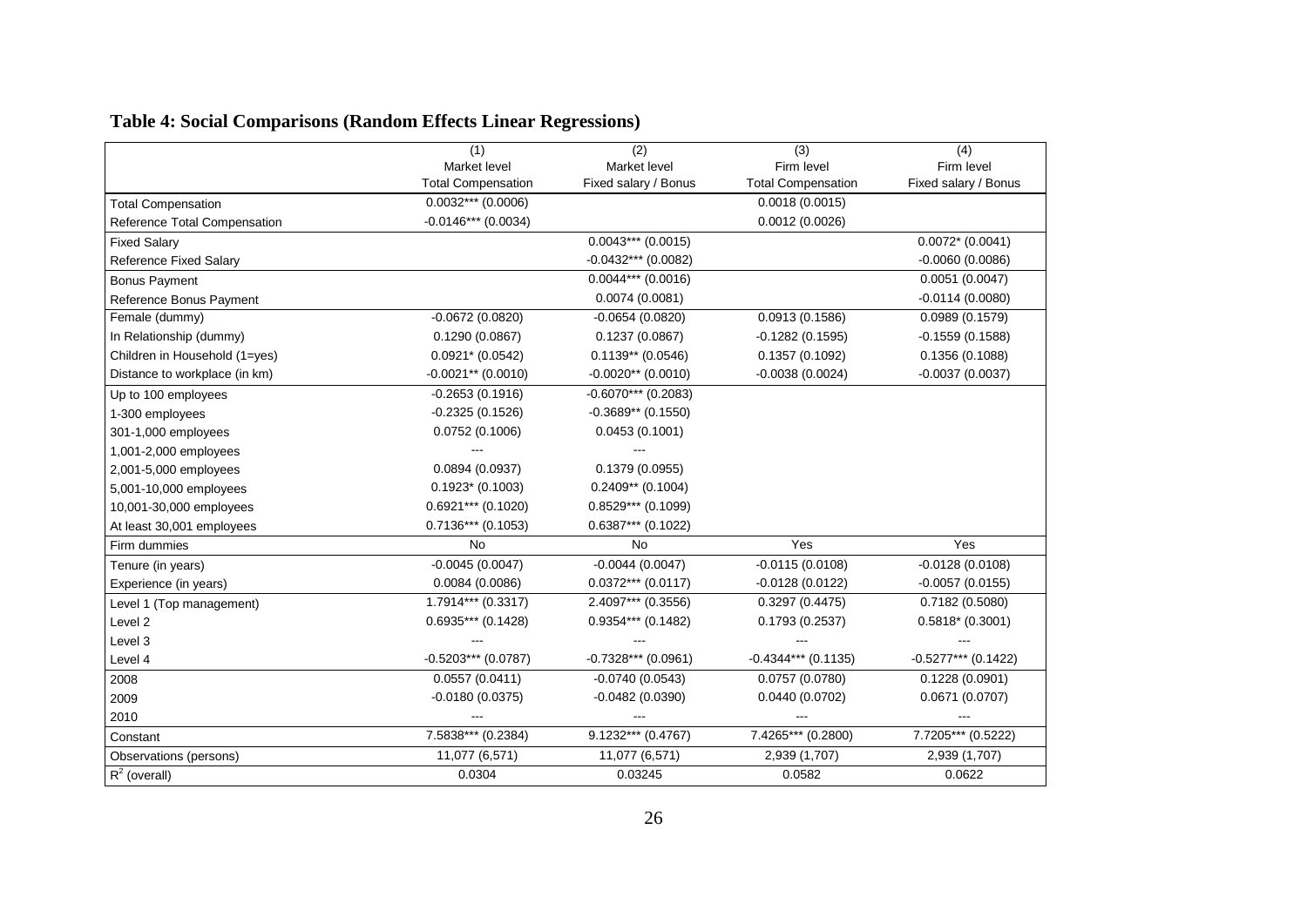|                                                     | (1)                       | $\overline{(2)}$      | (3)                       | (4)                  |
|-----------------------------------------------------|---------------------------|-----------------------|---------------------------|----------------------|
|                                                     | Market level              | Market level          | Firm level                | Firm level           |
|                                                     | <b>Total Compensation</b> | Fixed salary / Bonus  | <b>Total Compensation</b> | Fixed salary / Bonus |
| <b>Total Compensation</b>                           | $-0.1063***$ (0.0033)     |                       | $0.0053***$ (0.0021)      |                      |
| (Total Comp - Total Comp <sup>ref</sup> )           | $0.0127***$ (0.0034)      |                       | $-0.0061*$ (0.0034)       |                      |
| (Total Comp - Total Comp <sup>ret</sup> )*Below     | $0.0052**$ (0.0022)       |                       | $0.0095*$ (0.0050)        |                      |
| <b>Fixed Salary</b>                                 |                           | $-0.0390***$ (0.0082) |                           | 0.0020(0.0081)       |
| (Fixed Salary – Fixed Salary <sup>ret</sup> )       |                           | $0.0430***$ (0.0083)  |                           | 0.0026(0.0100)       |
| (Fixed Salary - Fixed Salary <sup>ret</sup> )*Below |                           | 0.0006(0.0040)        |                           | 0.0052(0.0109)       |
| <b>Bonus Payment</b>                                |                           | $0.0137* (0.0080)$    |                           | $-0.0044(0.0073)$    |
| (Bonus – Bonus <sup>ret</sup> )                     |                           | $-0.0111(0.0082)$     |                           | 0.0064(0.0099)       |
| (Bonus – Bonus <sup>ref</sup> )*Below               |                           | $0.0094*$ (0.0056)    |                           | 0.0164(0.0131)       |
| Female (dummy)                                      | $-0.0597(0.0821)$         | $-0.0644(0.0820)$     | 0.1004(0.1580)            | 0.1023(0.1576)       |
| In Relationship (dummy)                             | 0.1259(0.0867)            | 0.1234(0.0866)        | $-0.1351(0.1590)$         | $-0.1534(0.1588)$    |
| Children in Household (1=yes)                       | 0.0877(0.0541)            | $0.1127**$ (0.0546)   | 0.1343(0.1092)            | 0.1355(0.1089)       |
| Distance to workplace (in km)                       | $-0.0021**$ (0.0010)      | $-0.0021**$ (0.0010)  | $-0.0038(0.0024)$         | $-0.0037(0.0024)$    |
| Up to 100 employees                                 | $-0.2559(0.1917)$         | $-0.6104***$ (0.2084) |                           |                      |
| 1-300 employees                                     | $-0.2256(0.1526)$         | $-0.3700***$ (0.1552) |                           |                      |
| 301-1,000 employees                                 | 0.0781(0.1005)            | 0.0476(0.1000)        |                           |                      |
| 1,001-2,000 employees                               |                           |                       |                           |                      |
| 2,001-5,000 employees                               | 0.0901(0.0937)            | 0.1350(0.0956)        |                           |                      |
| 5,001-10,000 employees                              | $0.1871* (0.1003)$        | $0.2324**$ (0.1007)   |                           |                      |
| 10,001-30,000 employees                             | $0.6836***$ (0.1020)      | $0.8426***$ (0.1100)  |                           |                      |
| At least 30,001 employees                           | $0.7127***$ (0.1052)      | $0.6263***$ (0.1023)  |                           |                      |
| Firm dummies                                        | No                        | No                    | Yes                       | Yes                  |
| Tenure (in years)                                   | $-0.0054(0.0047)$         | $-0.0050(0.0047)$     | $-0.0125(0.0108)$         | $-0.0138(0.0108)$    |
| Experience (in years)                               | 0.0087(0.0086)            | $0.0378***$ (0.0117)  | $-0.0141(0.0122)$         | $-0.0054(0.0155)$    |
| Level 1 (Top management)                            | $1.8222***$ (0.3331)      | 2.4577*** (0.3585)    | 0.0890(0.5983)            | 0.5479(0.5443)       |
| Level <sub>2</sub>                                  | $0.7047***$ (0.1434)      | $0.9496***$ (0.1490)  | 0.1367(0.2565)            | 0.5882(0.2995)       |
| Level 3                                             |                           |                       |                           |                      |
| Level 4                                             | $-0.5185***$ (0.0786)     | -0.7337*** (0.0962)   | $-0.4037***$ (0.1130)     | $-0.5168**$ (0.1425) |
| 2008                                                | 0.0582(0.0412)            | $-0.0734(0.0543)$     | 0.0730(0.0778)            | 0.1253(0.0902)       |
| 2009                                                | $-0.0171(0.0375)$         | $-0.0469(0.0390)$     | 0.0410(0.0702)            | 0.0650(0.0708)       |
| 2010                                                |                           |                       |                           |                      |
| Constant                                            | 7.5478*** (0.2375)        | $9.1433***$ (0.4771)  | 7.2759*** (0.2834)        | 7.6584*** (0.5243)   |
| Observations (persons)                              | 11,077 (6,571)            | 11,077 (6,571)        | 2,939 (1,707)             | 2,939 (1,707)        |
| $R^2$ (overall)                                     | 0.0309                    | 0.0332                | 0.0601                    | 0.0634               |

## **Table 5: Social Comparisons and Social Loss Aversion (Random Effects Linear Regressions)**